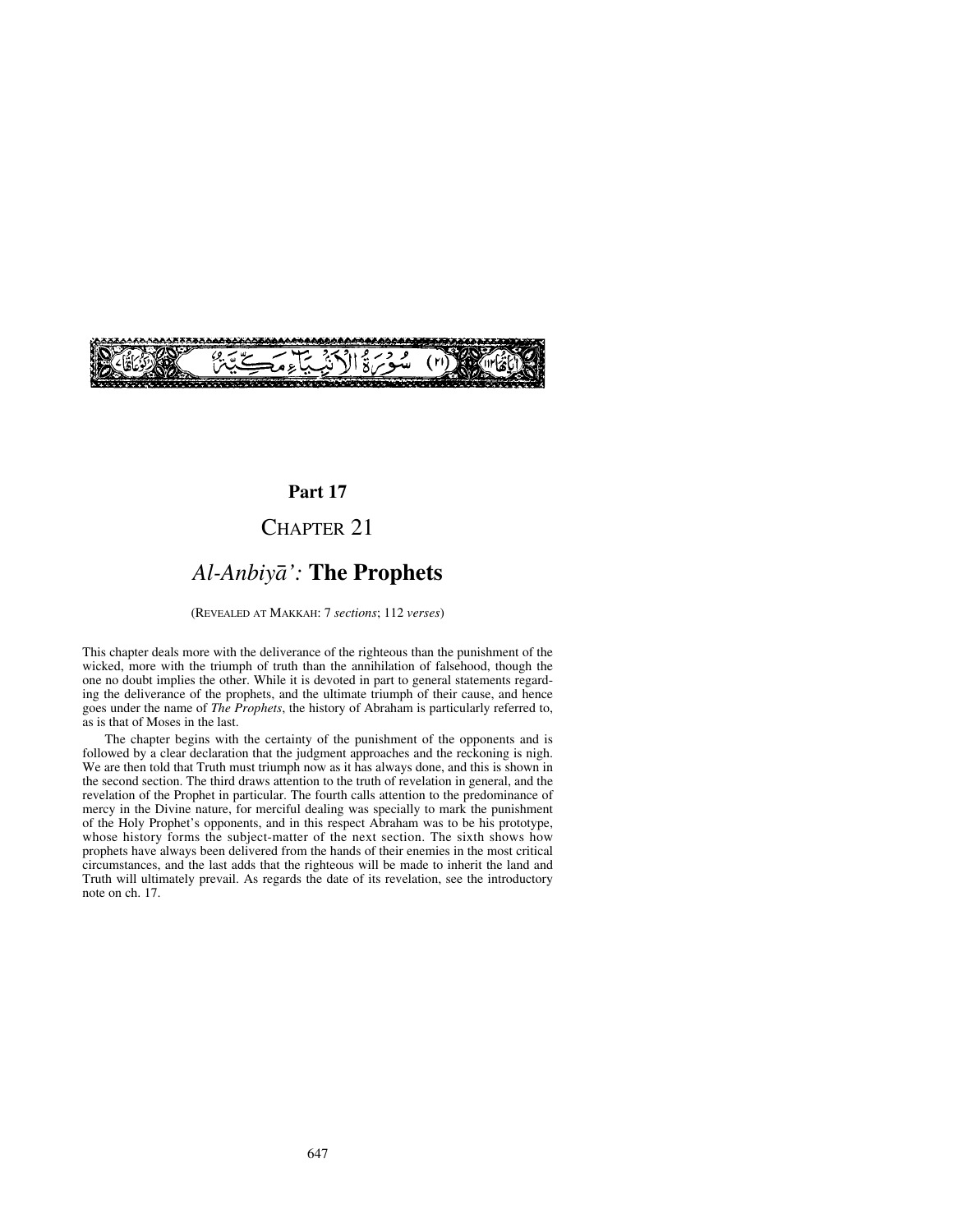#### SECTION 1: **Judgment approaches**

In the name of Allåh, the Beneficent, the Merciful.

**1** Their reckoning draws nigh to men, and they turn away in heedlessness.

**2** There comes not to them a new Reminder from their Lord but they hear it while they sport,

**3** Their hearts trifling. And they the wrongdoers — counsel in secret: He is nothing but a mortal like yourselves; will you then yield to enchantment while you see?

**4** He said: My Lord knows (every) utterance in the heaven and the earth, and He is the Hearer, the Knower.

**5** Nay, say they: Medleys of dreams! nay, he has forged it! nay, he is a poet! so let him bring to us a sign such as the former (prophets) were sent (with).*<sup>a</sup>*

**6** Not a town believed before them which We destroyed: will they then believe?*<sup>a</sup>*

**7** And We sent not before thee any but men to whom We sent revelation; so ask the followers of the Reminder if you know not.

بِسْبِهِ اللَّهِ الزَّحْسَنِينِ الزَّحِسِيْمِينِ إِفْتَرَبَ لِلنَّاسِ حِسَابُهُمْ وَهُمْ فِيْ غَفْلَةٍ مُّعْرِضُوْنَ۞ مَا يَأْتِيْهِمْ شِنْ ذِكْرٍ مِّنْ رَّيِّهِمْ مُّعْلَاتِهِ الآداريجي ودوح وكديد كعبون (كَا لَاهِيَةً قُلُوْبُعُهُ ۚ وَالسَّرُّواالِّيْجُوَى تَبَ الَّذِيثَ ظَلَّمُوْٓاَدُّهُلُّ هٰذَآ الَّابَشَرُّ مِّتْنَا كُمُّ آفَتَأْتُوْنَ السَّحْرَ وَ آَنْتُهُمْ تُبْصِرُونَ۞ قُلِّ رَبِّيٌّ يَعْلَمُ الْقَوْلَ فِي السَّمَاءِ دَالْأَرْضِ وَهُوَ السَّيِبِيْحُ الْعَبِيْدُ @ بَلْ قَالَوْٓاأَضُغَاثُ آَحْبِلَاهِ بَل افْتَرْبِهُ بَلْ هُوَ شَاعِرٌ مِّنَاتِهِمْ الْمَاتِينَا بِأَيْبَةٍ كَيْمَا أَمْرِسِلَ الْأَذَلِّوْنَ @ مَآ اٰ مَنۡتُ قَبۡلَهُمۡ مِّنۡ قَرۡبَةِ آَهُلَٰٓلُنَا ۚ آفقيھ ڳ<sup>و</sup>هنون ۞ وَ مَآ آَمُ سَلَّنَا قَبْلَكَ اِلَّا بِحَالَا تَّذِيْ إِلَيْهِمْ فَسُتَكْرًّا آهُكَ الذَّكْ إِنْ كُنْتُمُ لَا تَعْلَمُوْنَ ۞

6*a.* They are told in reply that persistence in wickedness and disbelief has always been punished with destruction.

<sup>5</sup>*a.* The Quraish seem to have been quite puzzled — and hostile critics of the Qur'an are still puzzled — what they could liken the Qur'an to. They first call it *sihr*, i.e., *skilful eloquence* (T), because, notwithstanding their opposition to it, it had an attraction for them. But then there are prophecies which mere eloquence cannot produce, so they call it *medleys of dreams*. Then they think that there is a settled purpose therein, by reason of its asserting the Prophet's triumph and the discomfiture of his powerful enemies, so they call it an intentional *forgery*; and lastly, as if to devise one word combining all these, they call him a *poet*. Then they demand a sign the like of which was given to the former prophets, meaning their destruction, because the Qur'ån had repeatedly called their attention to the fate of those who had rejected the truth before them.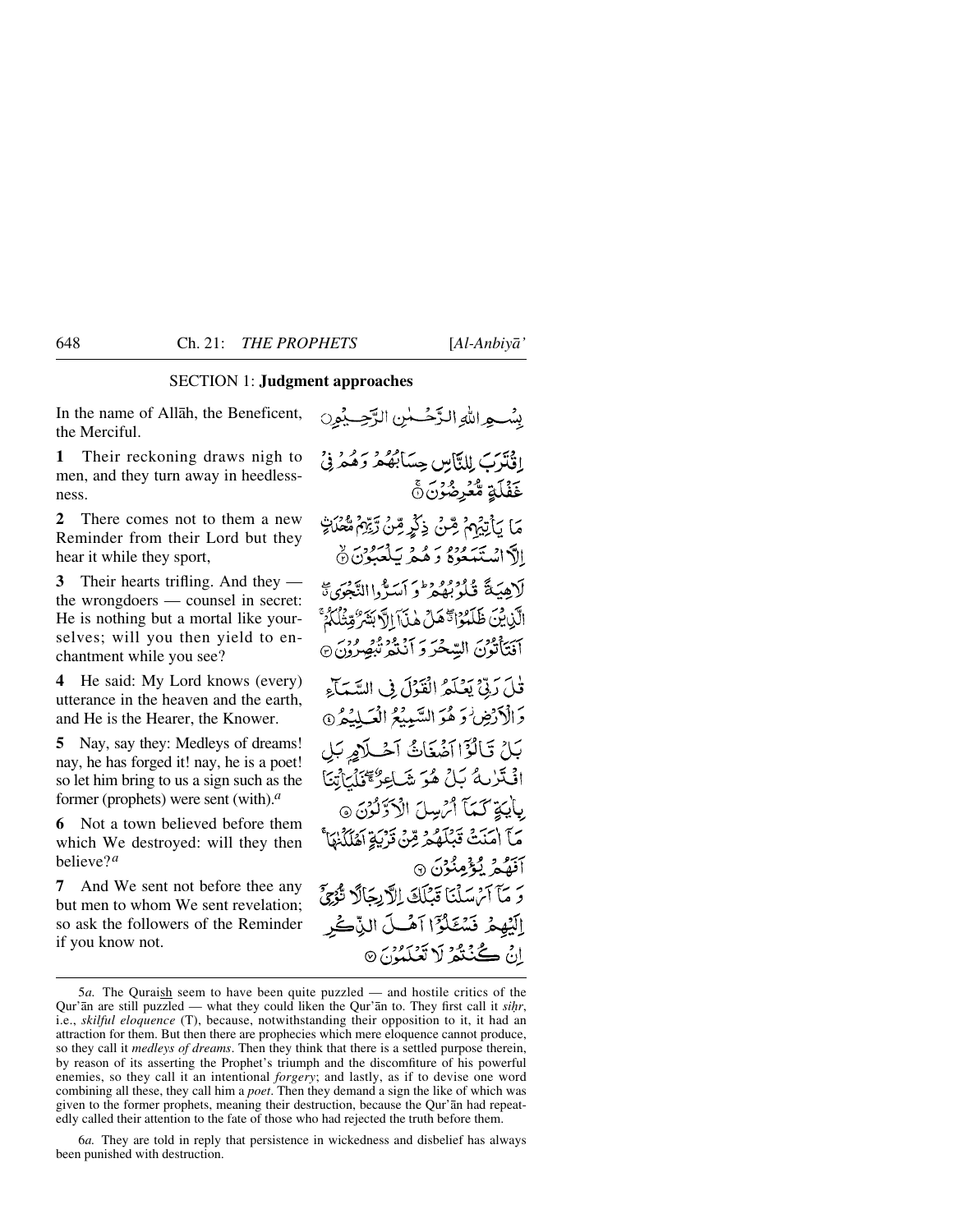**8** Nor did We give them bodies not eating food, nor did they abide.*<sup>a</sup>*

**9** Then We made Our promise good to them; so We delivered them and whom We pleased, and We destroyed the extravagant.

**10** Certainly We have revealed to you a Book which will give you eminence. Do you not then understand? *<sup>a</sup>*

وَ مَا حَعَلْنِقُوْمِ جَسَبِكَا لَا يَأْكُلُوْنَ الطَّعَامَ وَمَا كَانُوْا خَلِيدِيْنَ ۞ نْبُعْ صَيِّدَةُنْهُمُ الْوَعْدَ فَأَنْجَدْنَكُمْ وَ مَنْ تَنْتَأَوْ وَ آَهُلَكْنَا انْكُسْرِفِيْنَ۞ لَقِينَ آَنْزَلْنَآ الْكَلّْهُ كَتْتَآمِنُهِ ذَكَّرُكُمْ أفيلا تعقلون أه

#### SECTION 2: **Truth has always Triumphed**

**11** And how many a town which was iniquitous did We demolish, and We raised up after it another people!

**12** So when they felt Our might, lo! they began to flee from it.

**13** Flee not and return to the easy lives which you led, and to your dwellings, that you may be questioned.

**14** They said: O woe to us! Surely we were unjust.

**15** And this cry of theirs ceased not till We made them cut off, extinct.*<sup>a</sup>*

وَكَمْ قَصَّعْنَا مِنْ قَدْ بَةٍ كَانَتْ طَالِعَةً وَّ آنْشَأْيَا بَعْدَهَا قَوْمًا الْخَرِيْنَ® فَلَعَّآآَحَسُّوۡۤا سَأَسَيَآ إِذَا هُبِهِرۡ مّْنُهَ) يَزْكُفُوْنَ۞ لَا تَذَكَّفُهُوْا وَ اِمْ جِعُوْٓا إِلَىٰ مَآ أَتُوَ فَدُّهُ ۚ ِ فِيۡ لَٰٓءَ مَسٰلَٰٓئِكُمۡ لَعَلَّكُمۡ تُسۡنَٰٓئُوۡنَ ۞ قَالُوْا يُوَيْلَنَآ إِنَّا كُنَّا ظُلِيلَيْنَ ۞ فَمَأْزَالَتْ تِّلْكَ دَعْوٰىهُمْ حَتَّى جَعَلْنَهُمْ حَصِيْكًا خَمِينِيْنَ @

<sup>8</sup>*a.* Thus every prophet had a mortal body needing food for its support, and every one of them tasted of death. Therefore Jesus also must have had a body which stood in need of food and must have tasted of death. The idea that he is alive is clearly opposed to this verse.

<sup>10</sup>*a*. Whenever the opponents demand that the threatened punishment should come, the reply always is that the Qur'ån is a blessing and a mercy for them. The same truth is expressed here. They demand a sign like that of former prophets, but they are told that the Qur'ån has been revealed to make them a great and eminent nation in the world. *Dhikr* means *eminence, fame, renown, honour* as well as *reminder* (LL). Also see 2:152 and 38:1, for this meaning of *dhikr*.

<sup>15</sup>*a*. The metaphor in *hasid, cut off,* is taken from seed-produce which is reaped, and in *khåmid*, *extinct*, from fire which is extinguished, and the ashes of which are left smouldering. The above verses contain a clear warning for the opponents.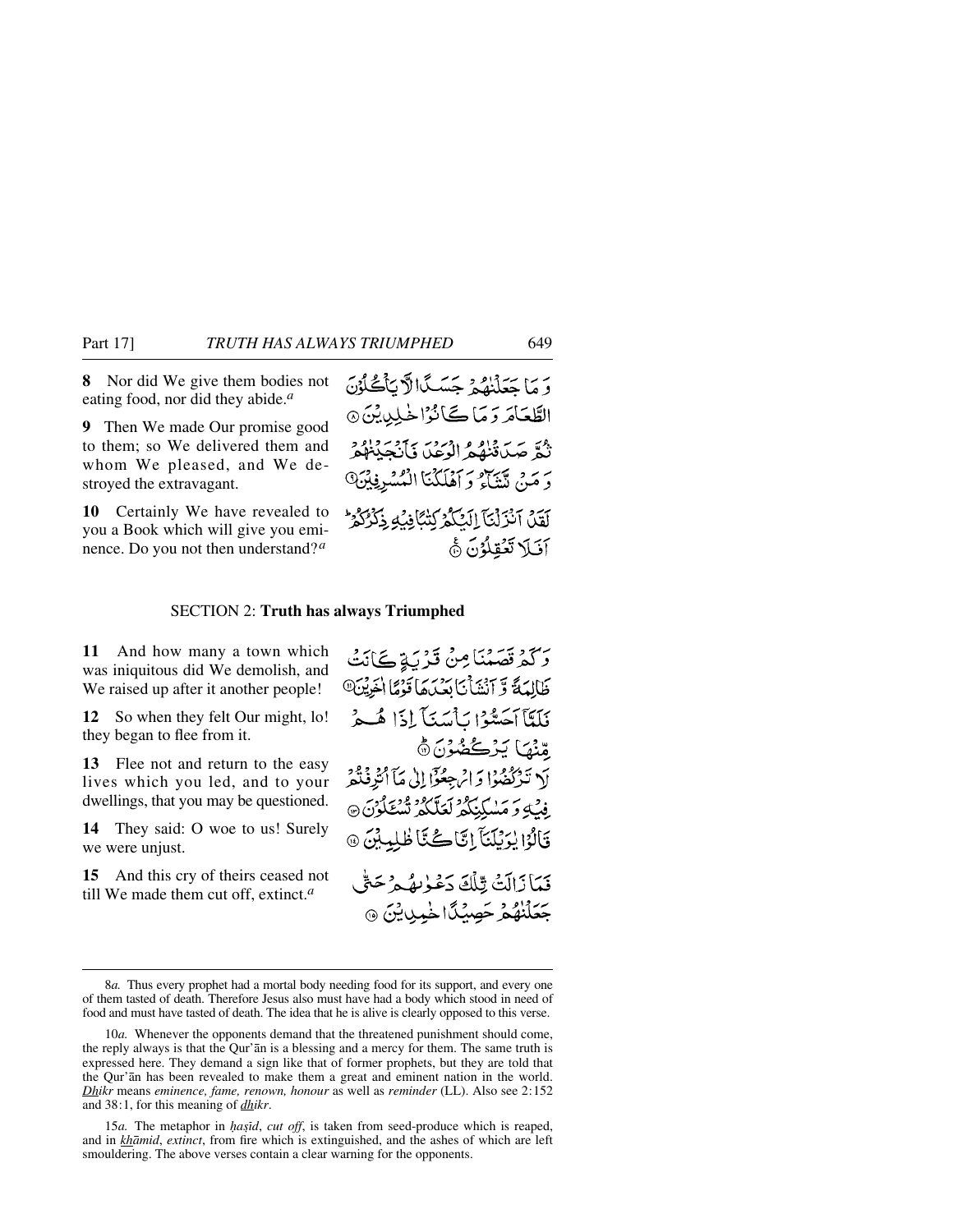**16** And We created not the heaven and the earth and what is between them for sport.*<sup>a</sup>*

**17** Had We wished to take a pastime, We would have taken it from before Ourselves; by no means would We do (so).*<sup>a</sup>*

**18** Nay, We hurl the Truth against falsehood, so it knocks out its brains, and lo! it vanishes.*<sup>a</sup>* And woe to you for what you describe!

**19** And to Him belongs whoever is in the heavens and the earth. And those who are with Him are not too proud to serve Him, nor are they weary.

**20** They glorify (Him) night and day: they flag not.

**21** Or have they taken gods from the earth who give life?

**22** If there were in them gods besides Allåh, they would both have been in disorder. So glory be to Allåh, the Lord of the Throne, being above what they describe!*<sup>a</sup>*

دَ مَا خَلَقْنَا السَّيِّآءَ دَالْ(َمْ صَ دَمَا بِيْنَهُمَّا لِعِيِيْنَ ۞ كَ ۚ آيَ دۡ يَٰٓآ آنۡ نَتَّخِذَ لَهُمَّ الْآتَغَذُنِهُ صِنْ لَيْنَ تَأْتَيْلِنْ كُنَّا نُعِيلِيْنَ ۞ يَلْ نَقْنِاتُ بِالْحَقِّ عَلَى الْمَكْطِلِ فَيَكَ مَثْنٌ فَبَاذَا هُوَ زَاهِنٌ وَلَكُّهُ الْرَيْلُ مِمَّاتَصِفُوْنَ @ وَ آَمَرُ مَنْ فِي اللَّهَيْبَاتِ وَ الْأَحْرَضِ ۖ وَ مَنْ عِنْدَاهُ لَا يَسْتَكَبِّرُونَ عَنْ عِبَادَتِهٖ وَلَا يَسْتَخْسِدُوْنَ ۞ مُسَبِّحُونَ الْبَيْلَ وَ النَّهَيَاسَ لَا يَفْتُرُونَ<sup>@</sup> آمِ اتَّخَذْرُوٓا الْهَةً قِسَ الْأَحْمَٰنِ ۿۄ۫ۑۢڹٛۺۣۯۯؘۜ۞ لَوْ كَانَ فِيهِمَا إِلِهَةٌ إِلَّ اللَّهُ لَفَسَدَتَاً فَسُبُحْنَ اللَّهِ رَبِّ الْعَرْشِ عَمَّا بِصَفُونَ®

18*a.* Mark the deep conviction of the Prophet as to the ultimate triumph of Truth in the world. Certainly Truth had dawned on his mind in full resplendence. The forces of darkness and falsehood, which were uppermost in Arabia when these words were uttered, were brought to naught in his lifetime and, however powerful they may appear to be, they cannot even today make a stand before the onward march of Truth.

22*a.* There is order in the universe because one law pervades the whole of it, and one law clearly points to one Author and Maintainer of that law. The unity of law is a clear proof of the Unity of the Maker.

<sup>16</sup>*a.* It is a continuance of the warning given in the previous verses. They were made to witness signs of the truth of the Prophet and they are now told to bear in mind that these signs were not in vain. In nature every cause has an effect and every end is achieved by means. Life must be taken seriously, not as a jest.

<sup>17</sup>*a.* The *in* is here *nåfiyah*, i.e., negativing the statement already made ("by no means"). Pastime, *lahw*, in this verse carries the same significance as *sporting* in the previous verse. The commentators say that *lahw*, in the dialect of Yaman, signifies *wife* or *child*, and thus the statement made in the verse is a refutation of the Christian doctrine that Jesus Christ is the son of God (IJ).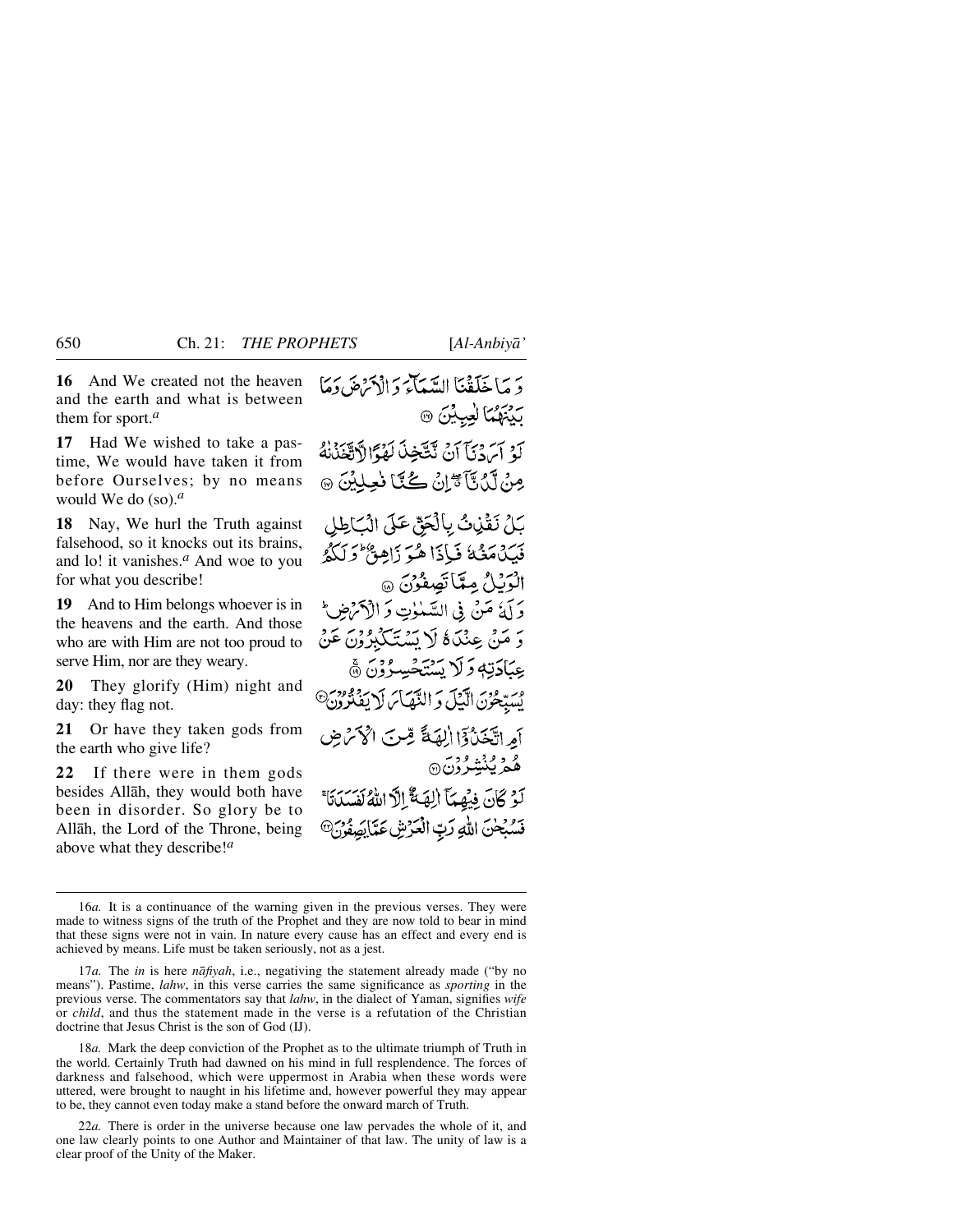**23** He cannot be questioned as to what He does, and they will be questioned.

**24** Or, have they taken gods besides Him? Say: Bring your proof. This is the reminder of those with me and the reminder of those before me.*<sup>a</sup>* Nay, most of them know not the Truth, so they turn away.

**25** And We sent no messenger before thee but We revealed to him that there is no God but Me, so serve Me.

**26** And they say: The Beneficent has taken to Himself a son. Glory be to Him! Nay, they are honoured servants*a*—

**27** They speak not before He speaks, and according to His command they act.*<sup>a</sup>*

**28** He knows what is before them and what is behind them, and they intercede not except for him whom He approves, and for fear of Him they tremble.

لَا يُسْتَعَلُّ عَدَّبَائِفَعَلُ وَهُدَ مُنْتَقَلُوْنِ بِهِ مَنْ

آمِ اتَّخَذُوا مِنْ دُوْنِةِ الْهَةَ لَوْلَ هَاتُوْا بُرْهَانَكُمُّ ۚ هٰذَا ذِكْرُ مَنْ مَّتِيَ رَ ذِكْرُ مَنْ قَبَيْنِي حَبَيْنِي آَيْخَ بِيُوْمٍ لَا يَعْلَمُونَ لاَالْحَقَّ فَهُمْ مُّعْرِضُوْنَ ۞ وَ مَآ أَمۡ سَلۡنَا مِنۡ قَبۡلِكَ مِنۡ تَبۡلُوۡلِ الَّهُ نُوْجِيَ إِلَيْهِ أَنَّهُ لَأَلَاكُ الْأَ آنا فاعْبُدُون ۞ وَ قَالُوااتَّجَنَّ الدَّحْمٰنُ وَلَدَّاسُبِحْنَهُ ۖ بَلْ عِبَادٌ مُّكْرَمُوْنَ نَ لَا يَسْبِقُوْنَ اللَّغَوْلِ وَهُمْ يِأْمُرِهِ <u>بَعْ</u>تَمَلُوْنَ @ يَعْلَمُ مَا بَيْنَ آيْدِيْهِمْرَمَاخَلْفَهْمُرْ وَلَا يَشْفَعُوْنَ لِالْآلِيمَنِ ائْتَضَى وَ هُمُر قِنْ خَشْيَتِهِ مُشْفِقُوْرَ بِ@

Note that here Allåh is spoken of as *Rabb al-'Arsh*, the nourisher unto perfection ("Lord") of the *'Arsh*, so that the *'Arsh*, or the Throne itself is sustained by God, and it is not God Who is sustained by the *'Arsh*.

<sup>24</sup>*a.* The great and fundamental truth of the Unity of Allåh is common to all religions; no prophet ever taught polytheism.

<sup>26</sup>*a.* Refuting the doctrine that Jesus Christ is the son of God, it is added that *they are honoured servants*. The words draw our attention to the fact that others besides Jesus were spoken of as the sons of God, but that the title signified nothing more than that they were honoured servants, and that therefore Jesus was the son of God exactly in the same sense.

<sup>27</sup>*a.* This verse affords a conclusive testimony for the sinlessness of prophets. In the first place they speak not till Allåh has spoken, i.e., they speak according to what He has taught them, not speaking of their own accord. And secondly, when they act, they act according to His commandment. Thus both their words and deeds are in accordance with Divine will, and therefore sin or disobedience of God cannot be attributed to them. The context shows clearly that the verse speaks of prophets, and not of angels.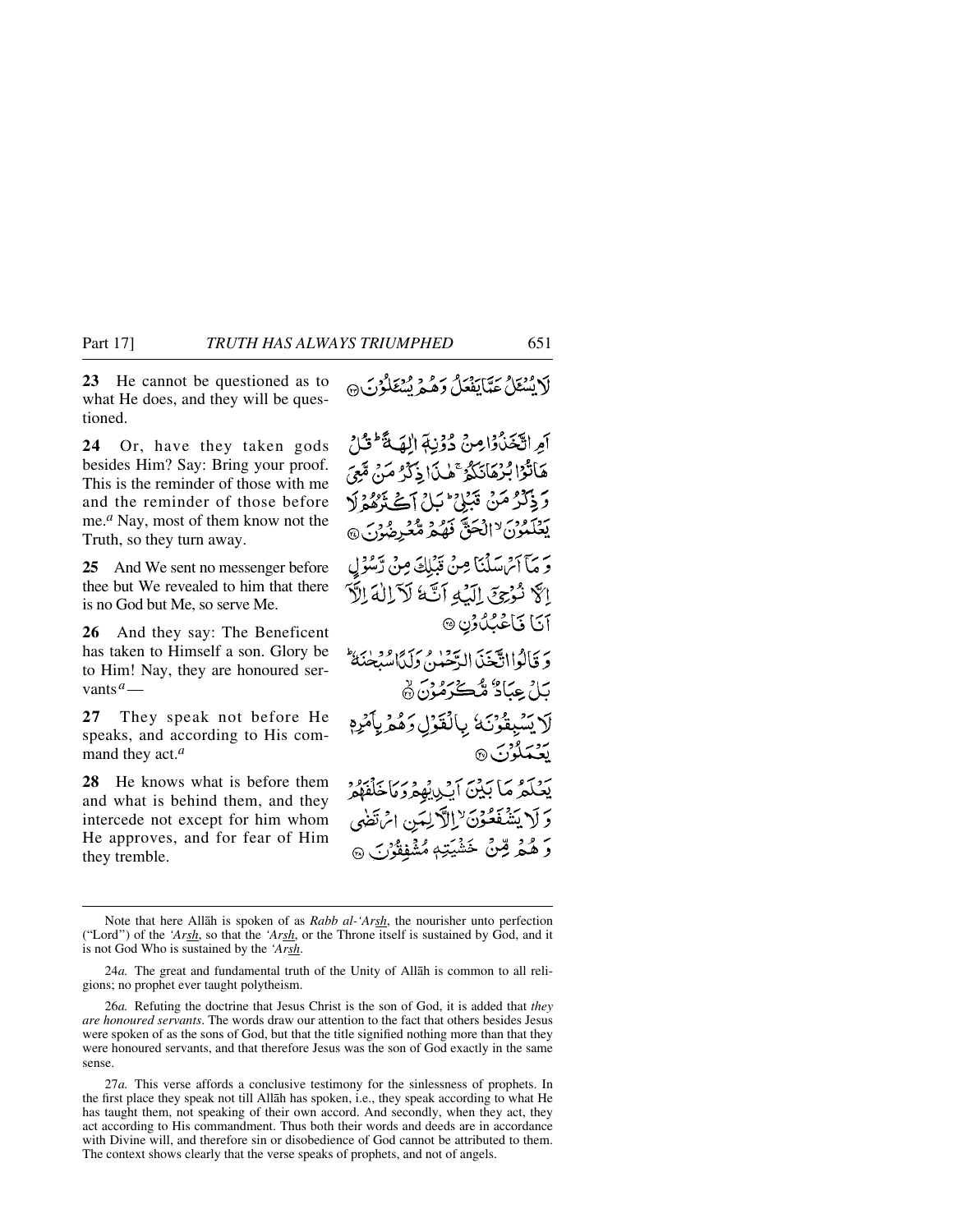**29** And whoever of them should say, I am a god besides Him, such a one We recompense with hell. Thus We reward the unjust.



#### SECTION 3: **Truth of Revelation**

**30** Do not those who disbelieve see that the heavens and the earth were closed up, so We rent them.*<sup>a</sup>* And We made from water everything living.*<sup>b</sup>* Will they not then believe?

**31** And We made firm mountains in the earth lest it be convulsed with them, and We made in it wide ways that they might follow a right direction.*<sup>a</sup>*

**32** And We have made the heaven a guarded canopy; yet they turn away from its signs.*<sup>a</sup>*

أَدَلَّهُ يَبْرَالَّذِينَ كَفَرُدَانَ السَّبْنِتِ وَ الْأَمْرَضَ كَانَتَا رَبَّقًا فَفَتَقَنَّفْتُ وَجَعَلْنَا مِنَ الْمَآءِ كُلَّ شَيْءٍ حَيَّ آفيلا يُؤْمِنُوْنَ ۞ وَجَعَلْنَا فِي الْأَمْرِضِ بِرَوَابِيهِ ۖ أَنْ تَبِيبُكَ بِهِمْ "دَ جَعَلْنَا فِيُهَافِجَاجًا مُعَلَّا لَعَلَّهُمْ يَهْتَدُّوْنَ @ وَبِحَعَلْهَا السِّياحِينِ مِنْ فَا مَدْمِدْهُمْ ذَلِي السَّيْرَ لَّاهُمْهُ عَنْ الْيُتِهَا مُعْرِضُونَ ۞

30*b.* While this statement reveals a remarkable truth in the physical world, a truth which science has established only recently, and which was not known to the world generally at the time of the Prophet, viz., *that water is the source of all life*, it draws attention to the equally remarkable spiritual truth that it is only by Divine revelation, which is again and again compared with water in the Holy Qur'ån, that life is given to a world otherwise dead in sin and corruption.

31*a.* Compare 16:15, where nearly the same words occur. Another significance of the first part of the verse is *We made firm mountains in the earth that they might be a source of benefit to you*. Compare 79:32, 33; also see 16:15*a*. In the latter part there may be a deeper reference to the ways pointed out by prophets among every nation.

32*a.* Arabia had its spiritualists, the astrologers and the diviners who pretended to have access to the secrets of heaven; for a full explanation of which see 67:5*a*. They are

<sup>30</sup>*a.* The heavens and the earth may stand here for the whole universe, or for the solar system in particular, which has developed out of a nebular mass, and the *fatq* or *separation* may refer to the starry creation or to the throwing off of the planets of the solar system, and the great symmetry of its arrangement and the motions of the various bodies. There is a reference to the orbits of the various planets further on in v. 33. But there may also be a deeper allusion in the *closing up* of the heavens and the earth to the cessation of Divine revelation for a time before the advent of the Holy Prophet, which was marked by the absence of a prophet in the world for six hundred years and the prevalence of corruption all over the world. The opening up of the heavens and the earth would in this case signify the coming of revelation, which brought life to the world. In physical nature too, rain opens up the earth.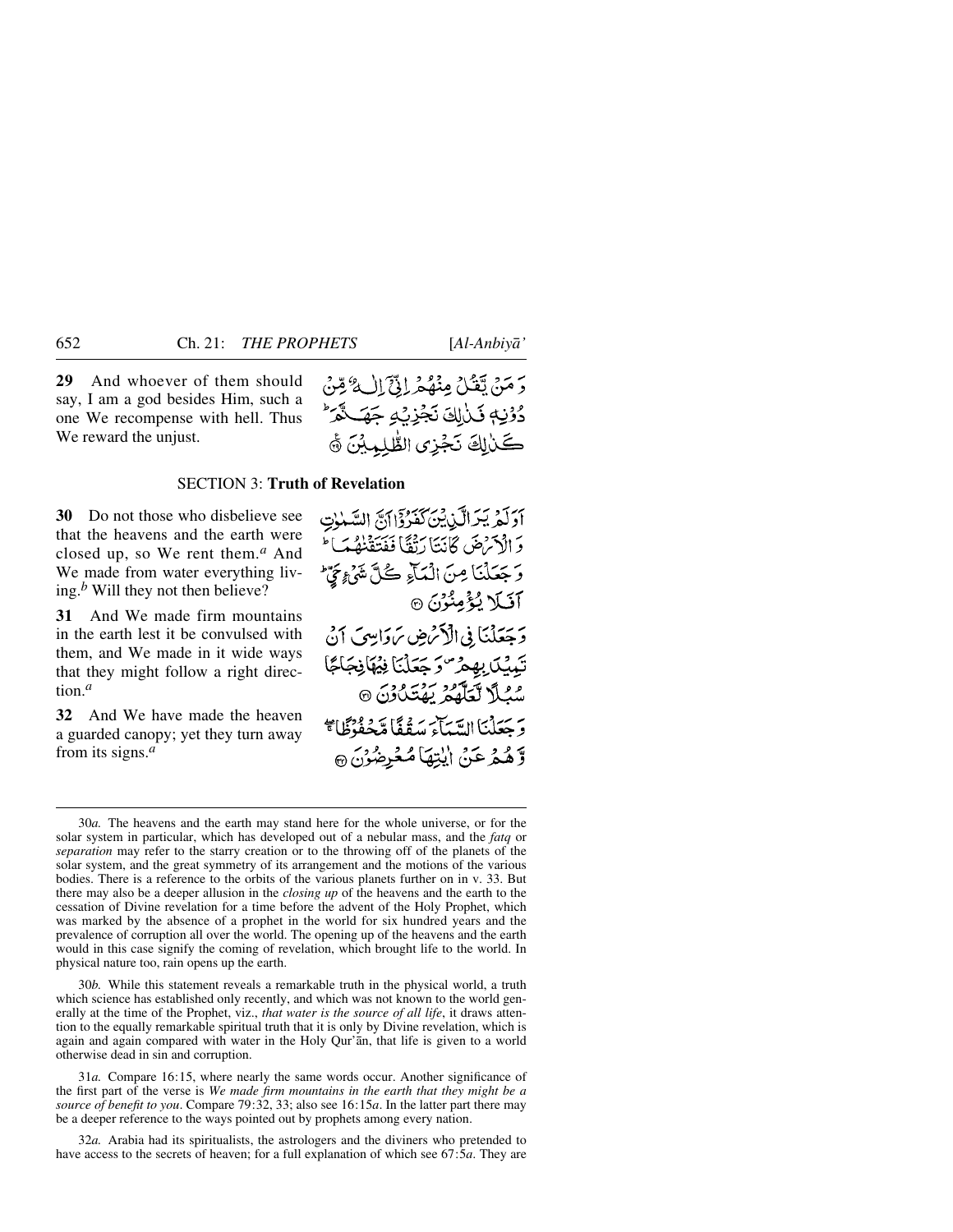**33** And He it is Who created the night and the day and the sun and the moon. All float in orbits.

**34** And We granted abiding forever to no mortal before thee. If thou diest, will they abide?

**35** Every soul must taste of death. And We test you by evil and good by way of trial. And to Us you are returned.*<sup>a</sup>*

**36** And when those who disbelieve see thee, they treat thee not but with mockery: Is this he who speaks of your gods? And they deny when the Beneficent God is mentioned.*<sup>a</sup>*

**37** Man is created of haste.*<sup>a</sup>* Soon will I show you My signs, so ask Me not to hasten them.

**38** And they say: When will this threat come to pass, if you are truthful?*<sup>a</sup>*

**39** If those who disbelieve but knew the time when they will not be able to ward off the fire from their faces, nor from their backs, and they will not be helped!

دَ هُوَ الَّيْائِي حَلَقَ الْآَيَا وَ النَّعَاسَ دَ الشَّهْيِينِ دَالْقَعَيْدَ ۖ ڪُلُّ ذِي قَلَكِ يَسْبَحْوَنَ ۞ رَ مَا جَعَلْنَا لِبَشَرٍ مِّنْ تَبْلِكَ الْخُلْلُ آفَأَبِنْ مِّتَّ فَهُمُّ الْخَلِلُّأَوْنَ ۞ كُلُّ نَفْسٍ ذَآيِقَةُ الْمَدْتِ دَبَّدٍ بِالشَّرِّ وَالْخَبْرِ فِتْنَةً فَوَ الْيَنَا تُرْجَعُوْنَ ﴾ دَ إِذَا بَرَانَ إِلَيْ بِيْنَ ڪَغَيْرُوْ إِنِّي تَتَّخْدُوْنَكَ إِلَهِ هُ بَذْكُرُ الِهَتَكُمْ ۚ وَهُـمْ بِـذِكْرِ التَّصْلُنِي هُمْرْكْفِرُوْنَ ۞ خُلِقَ الْإِنْسَانُ مِنْ عَجَلٍ سَأُورِثَكُمُ الِّتِيْ فَبِكَلَاتِّسْتَغْجِلْوُنِ ۞ وَ يَقْوَلُوْنَ مَتَىٰ هٰذَاالْوَجْبِ بِٱ إِدِي ڴڹڋ ۻۑڛ*ؿ* بَعْ رَبِّكُمُ الَّذِينَ كَفَرَوْاجِينَ لَا يَكْفُونَ عَنْ وّْجُوْهِهِمْ النَّارَ وَلَاعَنْ ظُهْرُهِمْ وَلَاهُمْ يُنْصَدُوْنَ ۞

told that they cannot have any such access. Or, the meaning is that revelation from God (called here *heaven*) is guarded against all attacks.

35*a.* They were afflicted with small evils, and the removal of these again brought to them a turn of good events. All this was by way of trial; the greater punishment, which was to bring about the final overthrow of their power, was yet in store for them.

36*a.* The Arabs, being an idolatrous people, would not, like the Christians, call Allåh by the name *al-Ra√mån* (see also 25:60); hence the Beneficent God is here spoken of in contrast with the idols.

37*a.* So prominent is the characteristic of haste in man that he may be said to have been created, as it were, of haste. The expression is explained by what follows: *Soon will I show you My signs, so ask Me not to hasten them*.

38*a.* The particular sign which they again and again demanded was that a destructive punishment like that which overtook former people should overtake them.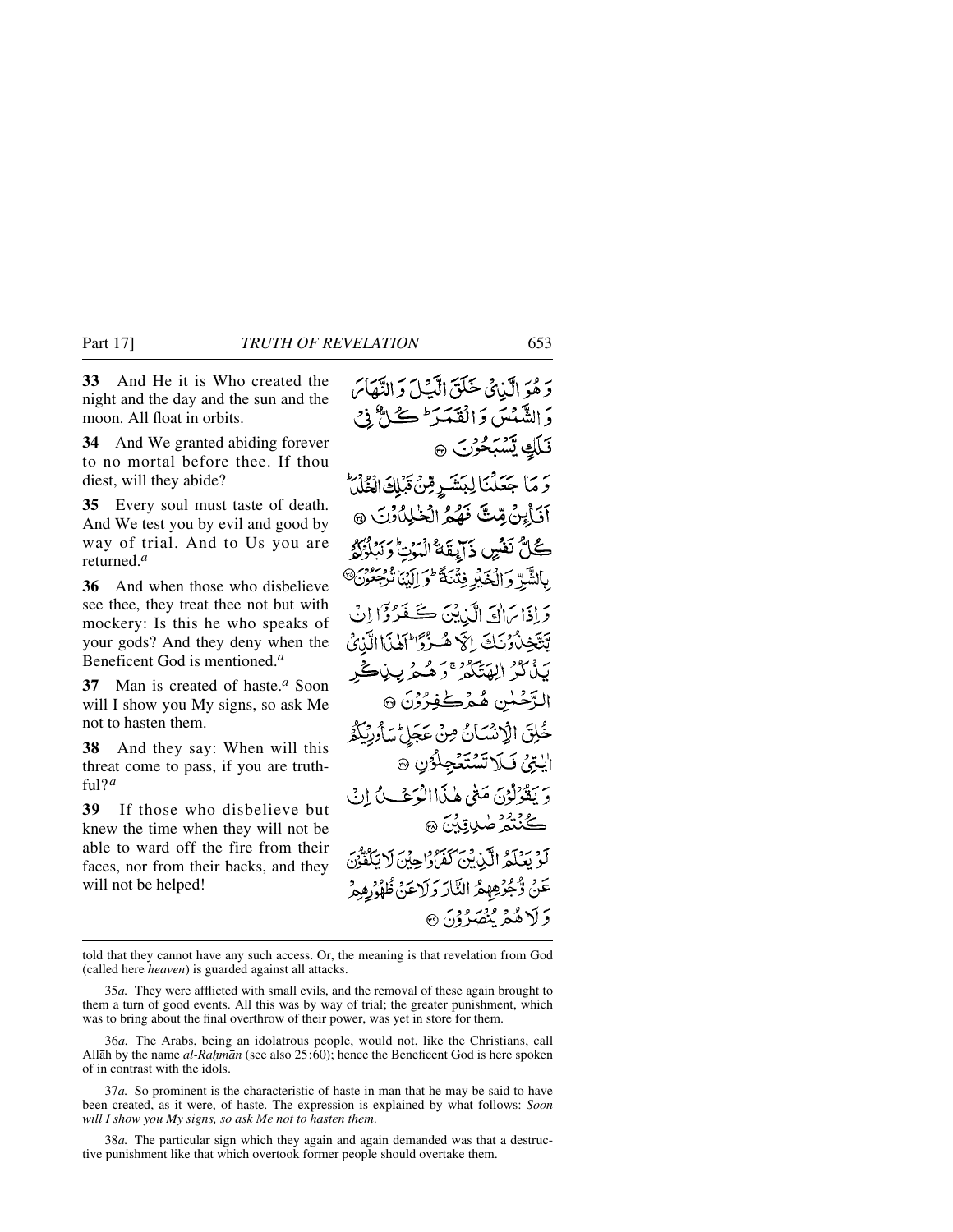**40** Nay, it will come to them all of a sudden and confound them, so they will not have the power to avert it, nor will they be respited.

**41** And messengers before thee were indeed mocked, so there befell those of them who scoffed, that whereat they scoffed.*<sup>a</sup>*

#### SECTION 4: **Allåh deals with Men mercifully**

**42** Say: Who guards you by night and by day from the Beneficent?*<sup>a</sup>* Nay, they turn away at the mention of their Lord.

**43** Or, have they gods who can defend them against Us? They cannot help themselves, nor can they be defended from Us.

**44** Nay, We gave provision to these and their fathers, until life was prolonged to them. See they not then that We are visiting the land, curtailing it of its sides? Can they then prevail?

**45** Say: I warn you only by revelation; and the deaf hear not the call when they are warned.

**46** And if a blast of the chastisement of thy Lord were to touch them, they would say: O woe to us! Surely we were unjust.

**47** And We will set up a just balance on the day of Resurrection, so no بَاحْ تَأْتِيْهِمْ يَؤْتَيْهَ ۖ فَنَتَّهَتُّهُمْ وَلَلا يَسْتَطْبَعُونَ بِرَدَّهَا دَلَا هُمْ يُنْظَرُدْنَ

وَلَقَلِ اسْتُهْزِئَ بِرُسُلٍ مِّنْ قَبْلِكَ فَحَاقَ بِالَّذِيْنَ سَخِرُوْامِنْهُمْ مَّا كَانْزَابِهِ يَسْتَهْزِءُوْنَ ﴾

قُمْلُ مَنْ تَكَلّْؤُكُمْ بِالَّبْلِ وَالنَّهَاْسِ مِنَ الرَّحْمٰنِ ۚ بَلْ هُمْ عَنْ ذِكْرِ *؆*ؾؚۨۿ۪ڂۛؖۮڡ۠ڡ۠ڂڔڞؙۯڽ۞ آمْ لَهُمْ (لِقِيَةٌ تَبْهُدَهُمْ مِّنْ دَوْنِيَا ۖ لَا يَسْتَطِيعُوْنَ نَصْرَ ٱنْفُسِهِمْ وَلَاهُمْ قليگا گضخېودن ه بَلْ مَتَّعۡنَا هَٰٓؤُلَآءِ رَاٰبَآءَهُمۡ حَتَّىٰ طَالَ عَلَيْهِمُ الْعُمُورُ أَوَلَى لَهُ يَرَوْنَ آَيَّا نَأْتِي الْآَرَىٰ مَنْ نَنْقُصُهَا مِنْ آطُرَافِهَا لَهُ تَهْدُ الْغُلِبُوْنَ @ قُابُ إِنَّيْمَآ أَنْ يُرَاكِحُ بِالْوَحْجِ تَرْكَىٰ يَسْبَعُ الصُّعُّ الدُّعَآءَ إِذَا مَبَيْ مِنْنَامُ وَنَ ۞ وَ لَيِنْ مَّسَّتَعُدُّدُ نَفْجَةٌ ۚ قِينُ عَيْدَابِ رَبِّكَ لَيَقُرْنُنَّ بِوَبِلَنَّ إِنَّاكُنَّا ظُلِمِيْنَ 3 وَنَصَعُ الْمَوَازِيْنَ الْقِسْطَلِبَهُمِ الْقِيْمَةِ

<sup>41</sup>*a.* The rejectors of truth have always scoffed at the idea of being punished. This and the two preceding verses assert in the most forcible words that Truth will finally triumph.

<sup>42</sup>*a.* That is, were it not that Allåh were Beneficent to you and guarded you, there is none who could guard you. Or if He, notwithstanding His beneficence, were to punish you because of your persistence in evil to such a degree as to call for the wrath of even a Beneficent Master, there would be none to guard you against that punishment.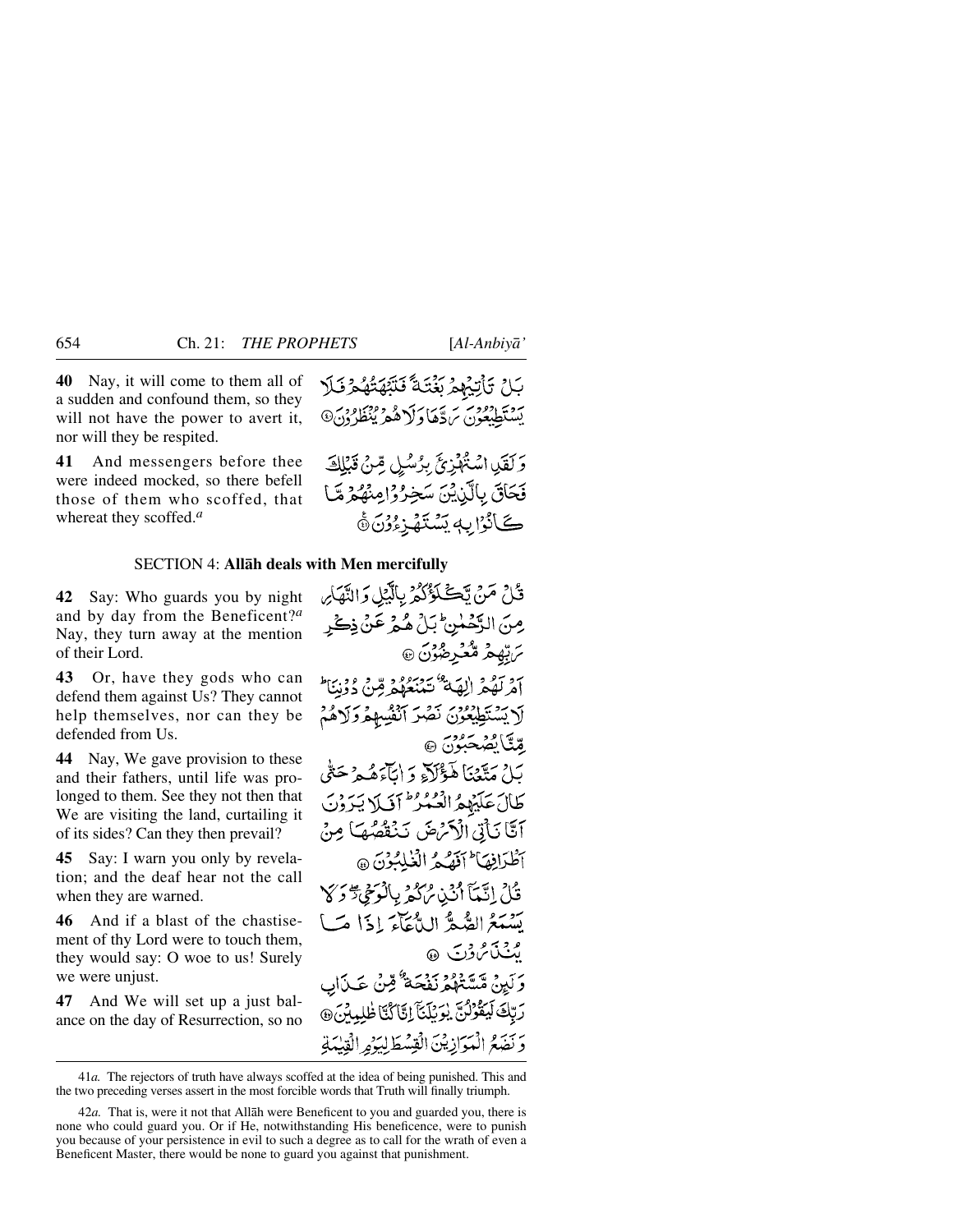soul will be wronged in the least. And if there be the weight of a grain of mustard seed, We will bring it. And Sufficient are We to take account.

**48** And certainly We gave Moses and Aaron the criterion and a light and a reminder for those who keep from evil,*<sup>a</sup>*

**49** Who fear their Lord in secret and they are fearful of the Hour.

**50** And this is a blessed Reminder, which We have revealed. Will you then deny it?

فَلَا تُظْلَمُ نَفْسٌ شَيْئًا وَ إِنْ كَانَ مِثْقَالَ حَبَّةٍ قِنْ خَرْدَلِ ٱتَيۡنَابِهَا ؕ وَكُفْلِ بِمَا لِحْسِبِيْنَ۞ وَلَقَيْدُ اٰتَّذِيَّا مُؤْلِّي وَهٰرُوْنَ الْقُرْقَانَ دَ جِيبَاءَ وَّ ذِكْرًا لَّلْمُتَّقِيْنَ ۞ الَّزِيْنَ يَخْشَوْنَ رَبَّهُمْ بِالْغَيْبِ وَهُمْ قِنَ السَّاعَةِ مُشْفِقُوْنَ ۞ وَهٰذَا ذِكْرٌ مُّنْذِرَكٌ أَنْزَلْنَاهُ إِيَّانَةً

**لَّهُ مُنْڪِ ُنَ** 

#### SECTION 5: **Abraham is Delivered**

**51** And certainly We gave Abraham his rectitude before, and We knew him well.*<sup>a</sup>*

**52** When he said to his sire and his people: What are these images to whose worship you cleave?

**53** They said: We found our fathers worshipping them.

**54** He said: Certainly you have been, you and your fathers, in manifest error.

**55** They said: Hast thou brought us the truth, or art thou of the jesters?

وَ كَفَدْنَ انْتَذْنَبَآ إِبْرٰهِ بِمْهَرَ رُشْدَىٰ وَصِنْ قَبْلُ وَكُنَّابِهِ عٰلِيِيْنَ ﴾ إِذْ قَالَ لِأَبِيَٰهِ وَقَوْمِهِ مَا هٰذِهِ التَّبَيَاتِيْلُ الَّذِيْحَ آيُّنُوْمِ لَهَا لِمَكْفُونَ ۞ قَالَوْا دَحَدْنَا أَيَاتَهَا لَهَا عَبِدِينَ ۞ قَالَ لَقَدْ كَنْنَشّْرُ أَنْبَعْهُ ۚ وَ إِيَّا ذَكَرْتُهُ ۚ فِي ضَلِلِ مُّبِيْنِ، قَالُوْٓا آَجِئْتَنَا بِالۡحَقِّ آَمُرِ آَنۡتَ مِنَ اللُّعِبِيْنَ @

<sup>48</sup>*a.* The criterion given to Moses was that he was delivered from the hands of a most powerful enemy. The last verse of the section predicts that a similar sign would be shown in the case of the Prophet.

<sup>51</sup>*a.* The history of Abraham is contained in various chapters of the Holy Qur'ån, the different portions supplementing each other, there being very little repetition. The following is a complete list of all references to him: 2:124–132, 133, 135, 136, 140, 258, 260; 3:65– 68, 84; 4:125; 6:74–84; 9:114; 11:69 –76; 12:6; 14:35–41; 15:51– 60; 16:120–123; 19:41– 49; 21:51–72; 22:26 –29; 26:69–89; 29:16, 17, 24–27; 37:83– 113; 38:45, 46; 43:26–28; 51:24–34; 57:26; 60:4.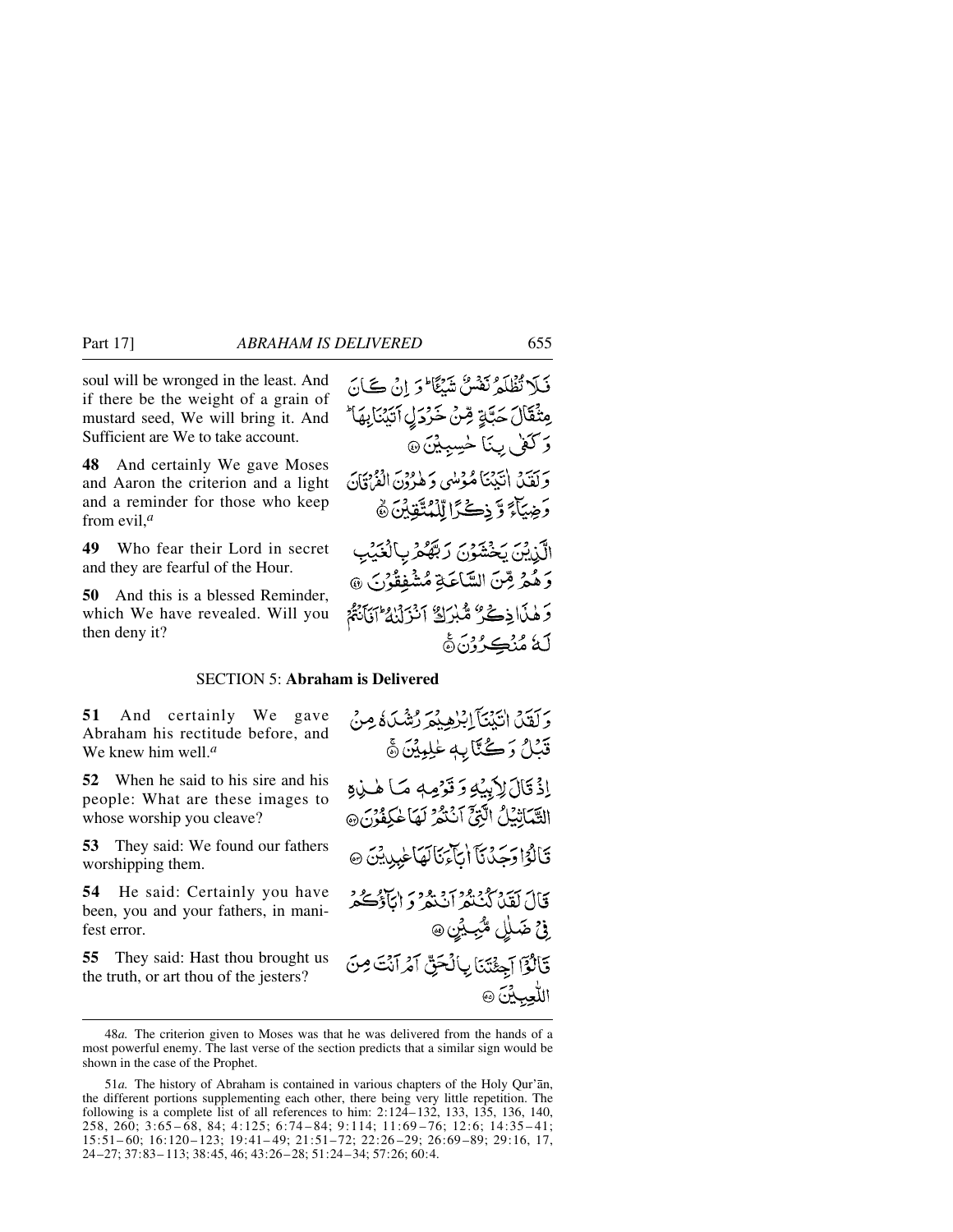**56** He said: Nay, your Lord is the Lord of the heavens and the earth, Who created them; and I am of those who bear witness to this.

**57** And, by Allåh! I will certainly plan against your idols after you go away, turning your backs.

**58** So he broke them into pieces, except the chief of them, that haply they might return to it.*<sup>a</sup>*

**59** They said: Who has done this to our gods? Surely he is one of the unjust.

**60** They said: We heard a youth, who is called Abraham, speak of them.

**61** They said: Then bring him before the people's eyes, perhaps they may bear witness.

**62** They said: Hast thou done this to our gods, O Abraham?

**63** He said: Surely (someone) has done it. The chief of them is this; so ask them, if they can speak.*<sup>a</sup>*

قَالَ يَارُ حَيْ تَكُمْ رَبُّ السَّمْوٰتِ دَ الْأَنْرَضِ الَّيْنِيِّ فَطَدَهُنَّ تَوَانَاعَلَى ذٰلِكُمْ مِّنَ الشَّهِينِيْنَ ۞ وَتَأَسَّهِ لَآكِينَ لَآصَنَامَكُمْ بِعَـٰ آنٌ تُوَلَّوُا مُكْ بِرِيْنَ ۞ فَجَعَلَهُمْ جُنْدًّا إِلَّا كَيْبِرًا تَّهْمُ لَعَلَّهُمْ الَّكِ يُرْجِعُونَ ۞ قَالُوْا مَنْ فَعَلَ هٰذَا بِالْهَيْنَآ إِنَّهُ لَعِنَ الطَّلِمِينَ ۞ فَالْوَاسَبِعْنَا فَتَى تَيْلَدُهُمْ يُقَالُ لَةَ اِبْزُهِيْهُ ﴾ قَالُوْا فَأَتْوَابِهٖ عَلَى آعَيُنِ النَّاسِ لَعَلَّهُمُ يَشْهَدُونَ @ قَالَوْٓاءَ أَنْتَ فَعَلْتَ هٰذَا بِالْكِهَتِكَ يَابْرُهِيْمُ ﴾ قَالَ بَلِّ فَعَلَّمَٰ ۚ تَكُسُّرُهُمْ هٰذَا قَسْتَلْرُهُمْرِ إِنْ كَانُوْا يَنْطِقُوْنَ @

63*a.* Note that there is a pause after the words *bal fa'ala-h∂*, and the statement *kabßru-hum hådhå* is an independent statement. *Fa'ala-h∂* thus means some *doer has done it* (Rz). The word *bal* is not necessarily a particle of digression, implying the negation of what precedes it, often denoting no more than *and* or *surely*. Thus LL says: "Sometimes it is used to denote the passing from one subject to another without cancelling what precedes it and is synonymous with  $w\bar{a}w$ , as in the saying in the Qur'an, 85:20, 21". The other passage, *kabiru-hum hādhā*, being an independent statement, means *the chief of them is this*, because it was left unbroken by Abraham. Then follows the statement, *so ask them, if they can speak*. Ask the idols, they were told. They were taken as gods who could benefit their worshippers, or harm others, yet they were not able to help themselves. They were shattered to pieces, yet they could do no harm to their shatterer. Nor could they even tell their votaries who was responsible for this. It should be further noted that Abraham never tried to conceal what he had done. In fact, before breaking the idols he had warned the people that he would plan against their idols; see v. 57. This he declared publicly when carrying on a controversy with them. The object of sparing the chief idol was, as made clear in v. 58, *that haply they might return to it*. The chief was yet safe, they should have argued within themselves, why not

<sup>58</sup>*a.* The story of Abraham's breaking the idols is related in Jewish Rabbinical literature, Gen. R 38, and Tauna Debe Eliyahu 2:25 (*Jewish En*.).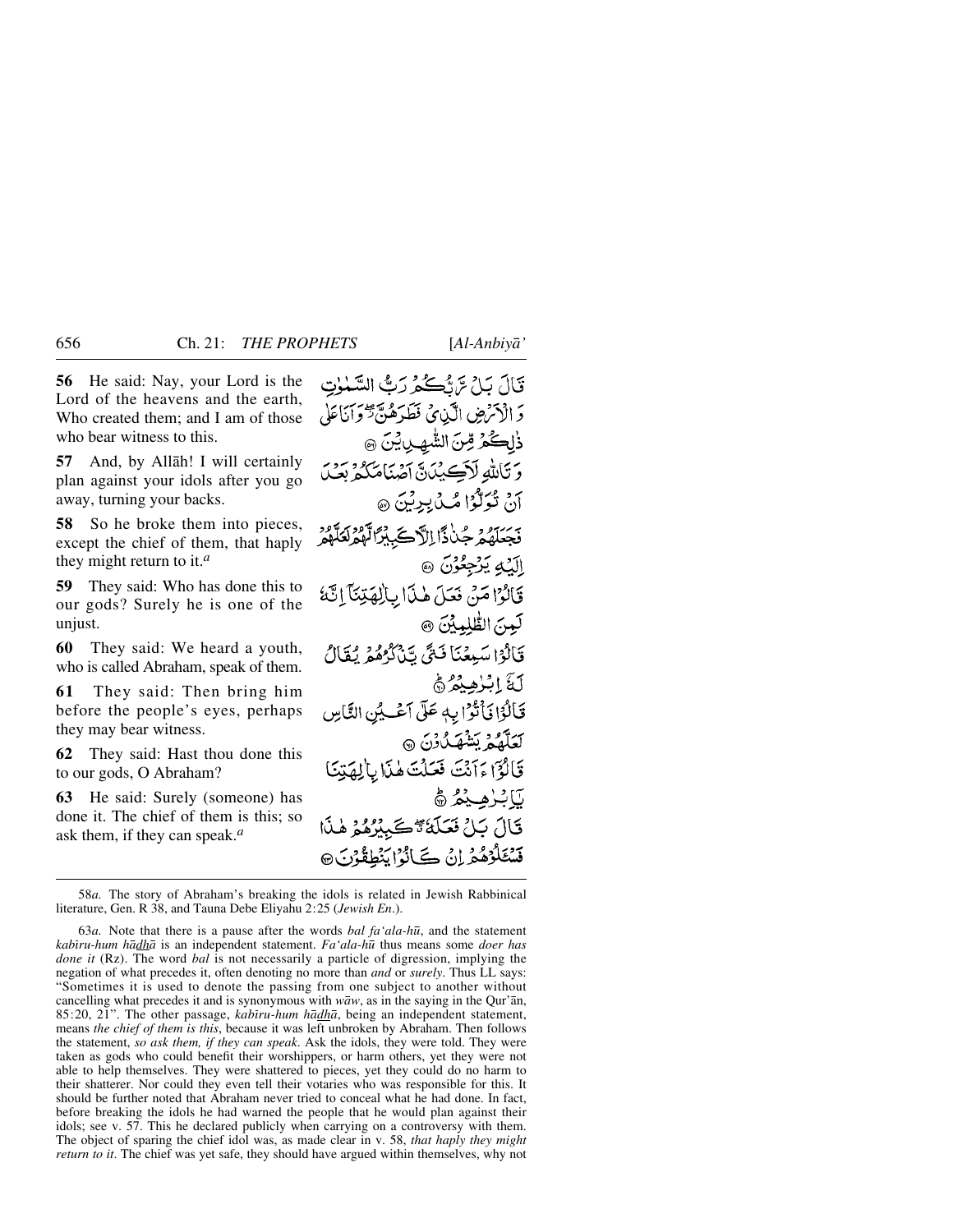**64** Then they turned to themselves and said: Surely you yourselves are wrongdoers;

**65** Then they were made to hang down their heads:*<sup>a</sup>* Thou knowest indeed that they speak not.

**66** He said: Serve you then besides Allåh what does you no good, nor harms you?

**67** Fie on you and on what you serve besides Allåh! Have you no sense?

**68** They said: Burn him, and help your gods, if you are going to do (anything).

**69** We said: O fire, be coolness and peace for Abraham:*<sup>a</sup>*

**70** And they intended a plan against him, but We made them the greater losers.*<sup>a</sup>*

فَرَجَعُوْالِلِّ الْفُسِهِمْ فَقَالُوْٓا لِتَّكُّوۡرَ أَنْتَغُمُّ الطَّلْمُوْنَ ۞ تَمَرَّ نُكِسُوْا عَلَى رُءُ وَسِيهِ هُ ۚ لَقَ لَ عَلِيْتَ مَا هَؤُلَاَءِ يَنۡطِقُوۡنَ ۞ قَالَ آفَتَعَبُّلُونَ مِنْ دُوْنِ اللَّهِ مَا لَا ينفعكم شكاؤلا يَضُرّْكُمْ ﴾ أَيِّ لَّكُمْ وَلِمَا تَعْبُلُونَ مِنْ دُوْنِ الله للكل تَعْقِلُونَ ۞ قَالُوْاحَدِّقُوْهُ وَانْصُرُوْا الْهَتَكُمُّ إِنَّ كَنْنْتُمْ فْعِلِيْنَ@ تُلْيَايْنَامُ كُرُنْ بَرْدًا وَسَلْمًا عَلَّ اِبْرٰهِيْمَ ۞ وَ آَمَادُوْا بِ جَيْنًا فَجَعَلْنَهُمُ الْأَخْسَوِيْنَ ۞

pray to him to find out who broke the others. This is hinted at in v. 64, where they are made to confess their own wrongdoing in worshipping things which could do them no good or evil. See also the verses that follow.

65*a. They were made to hang down their heads* on account of shame, for their deities proved so helpless as to be unable to name even the person who did them injury.

69*a.* The fire was turned into *coolness* and *peace* for Abraham. There are many stories related in the commentaries as to the size of this fire and the time Abraham remained therein. Reliable commentators, however, do not accept them as they are baseless. "There are many versions of this story, but according to *Bahr al-Muhit* many stories have been fabricated in relating what happened to Abraham, while the truth is only what Allåh has stated" (RM). The Holy Qur'ån does not state anywhere that Abraham was actually cast into a fire. His opponents had no doubt decided to *burn him*, as stated here, or *to slay him* or *burn him* (29:24). But here in v. 70 as well as in 37:98, we are told in clear words that *they intended a plan against him but We made them the greater losers* (v. 70), or *We brought them low* (37:98). This shows that their plan was ineffective. According to 29:24, Allåh delivered him from the fire, before being thrown into or after being thrown into it, it does not say. V. 71 states that the delivery was brought about by means of a journey to another land. It was thus a *flight* to another place like the Prophet's Flight to Madinah, and in the history of Abraham there is a deeper reference to the history of the Prophet himself.

70*a.* According to the Biblical account of Abraham, the patriarch undertook successful expeditions against Chedorlaomer, king of Elam, and his confederate kings. Rabbinical literature also gives the names of certain kings whom Abraham defeated.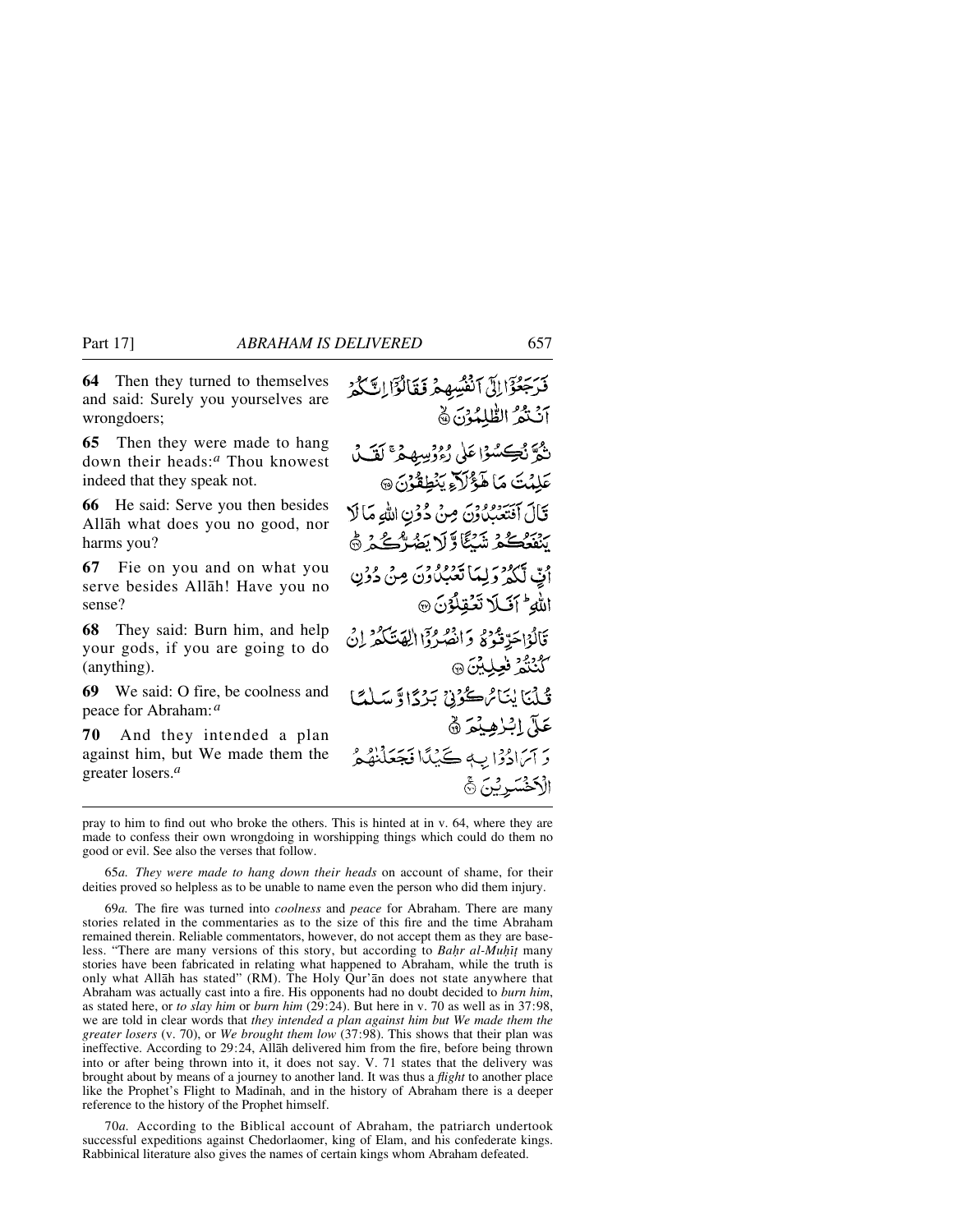**71** And We delivered him and Lot (directing them) to the land which We had blessed for the nations.

**72** And We gave him Isaac; and Jacob, a son's son. And We made (them) all good.

**73** And We made them leaders who guided (people) by Our command, and We revealed to them the doing of good and the keeping up of prayer and the giving of alms, and Us (alone) they served;

**74** And to Lot We gave wisdom and knowledge, and We delivered him from the town which wrought abomination. Surely they were an evil people, transgressors;

**75** And We admitted him to Our mercy; surely he was of the righteous.

وَنَجَّيْنُهُ وَلَوْطَالِلَى الْأَرْضِ الَّتِيْ بْرَكْتَا فِيْهَا لِلْعَلَيْدِيْنَ @ يَرْمَ مِنْ آلَةٌ إِسْهَٰمَ وَيَعْفُونَ نَافِلَةٌ ۖ<br>وَ وَهَبْنَا لَهُ إِسْهَٰقٌ وَيَعْفُونَ نَافِلَةٌ رَكْلَّاجَعَلْنَاضْلِجِيْنَ ۞ وَجَعَلْنَهُمْ آيِتَمَةً يَّهْدُاوْنَ بِأَمْرِنَا وَأَوْحَيْنَآَ إِلَيْهِمْ فِعْلَ الْجَبَرْتِ وَإِقَامَ الصَّلْوَةِ وَ إِنْتَآءَ الزَّكْوَةِ ۚ وَكَانُوْالنَّاعِيلِ بِّنَ ﴾

وَلَوْطًا انْتَيْنَاهُ حُكْمًا وَعِلْمًا وَتَجَيِّنَهُ صِنَ الْقَرْبَةِ الَّتِيْ كَانَتْ تَعْمَلُ الْغَبْيِتَ اِنَّهُمْ كَانُوْا قَوْمَ سَوْءٍ فَسِقِيْنَ ﴾ دَ أَدْخَلْنَكُ فِي دَجْهَتِيَا ۖ إِنَّهُ مِنَ الصلحبن

#### SECTION 6: **Allåh always delivers Prophets**

**76** And Noah, when he cried aforetime, so We answered him, and delivered him and his people from the great calamity.

**77** And We helped him against the people who rejected Our messages. Surely they were an evil people, so We drowned them all.

**78** And David and Solomon, when they gave judgment concerning the field, when the people's sheep strayed therein by night, and We were bearers of witness to their judgment.

**79** So We made Solomon to understand it. And to each (of them) We gave wisdom and knowledge. And We made the mountains, declaring (Our) دَ بِفَرْجًا!ذْ نَأْدُى مِنْ قَبْلُ فَأَيْتَهَدَّنَا لَّهُ فَنَجَّيْنُكُ وَآَهُلَّهُ مِنَ الْكَرْبِ الْعَظِيْمِيَّ وَ نَصَرُنْهُ مِنَ الْقَدْمِ الَّيْدِيْنَ كَے لَّى بُوْا بِايْتِنَا الثَّهْرُكَيَانُوْا قَوْمَرْ سَوْءِ كَأَغْدَقْنُهُمُ آجُمَعِيْنَ۞

رَ دَاؤُدَ رَ سُلَيْهِلْنَ إِذْ يَحْكُمْنِ فِي الْحَرْثِ إِذْ نَفَشَتْ فِيَٰهِ غَنَمُ الْقَرْمِ وَكِيَّا لِحُكْمِهِمْ شُهِدِيْنَ فَفَقَيْنَاهَا سُلَّنَهُنَّ وَكَيْلاً أَتَيْنَا جُكْمَاً وَّعِلْمَا ٰ وَّ مَدَّمَّنَا مَعَ دَادُ جَ الْجِبَالَ يُسَبِّحْنَ وَ الطَّلِّرَ وَكُنَّا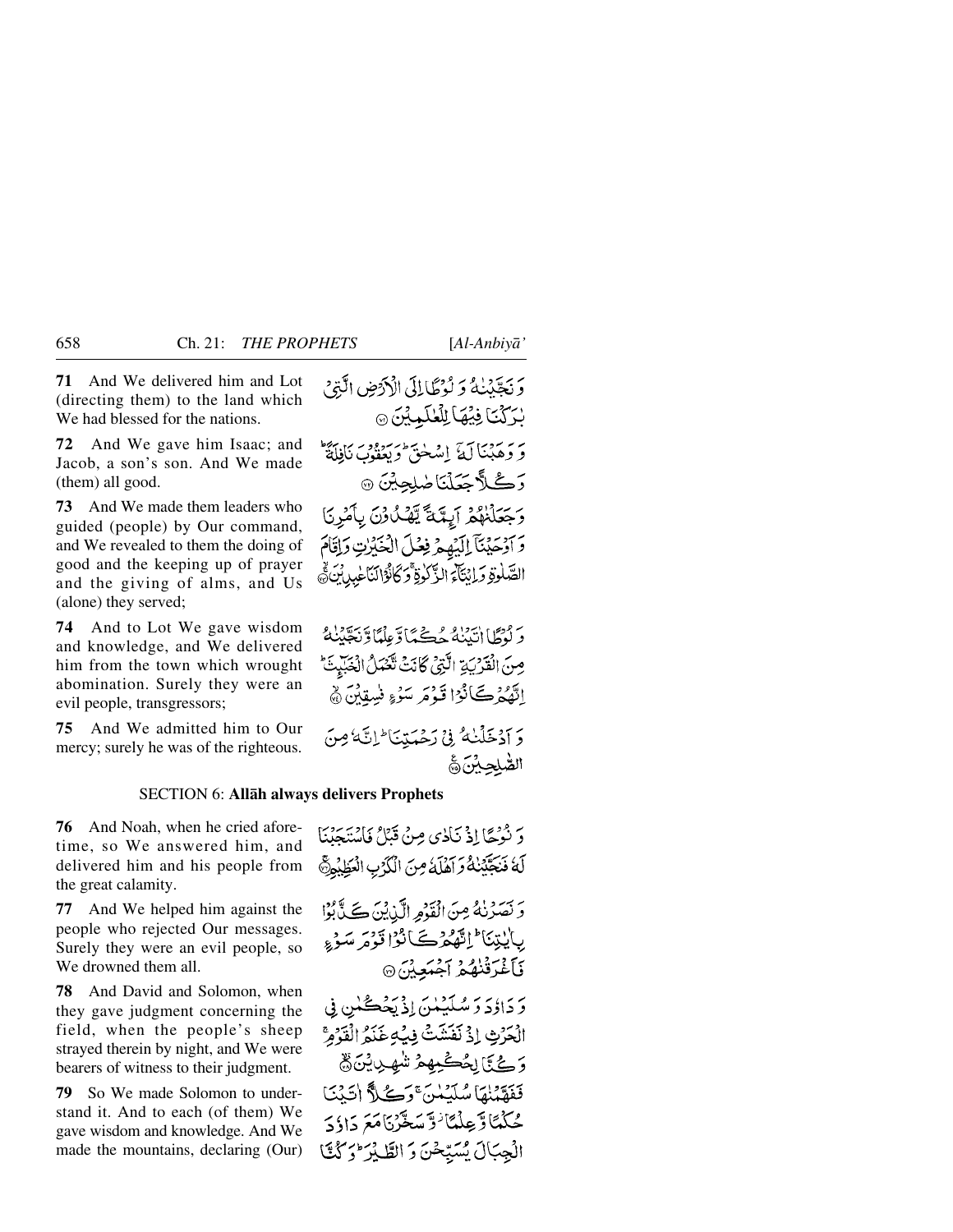glory, and the birds,*<sup>a</sup>* subservient to David. And We were the Doers.

**80** And We taught him the making of coats of mail for you, to protect you in your wars; will you then be grateful?*<sup>a</sup>*

**81** And to Solomon (We subdued) the wind blowing violent, pursuing its course by His command to the land which We had blessed, and We are ever Knower of all things.*<sup>a</sup>*

**82** And of the devils there were those who dived for him and did other work besides that; and We kept guard over them:*<sup>a</sup>*

**83** And Job, when he cried to his Lord: Distress has afflicted me! and

فعيليتن ۞ عَلَّمْنَهُ صَنْعَةَ لَبُوْسٍ لَكُمْ ڶۣؾ۠ڂٛڝٮؘؘػؙۮ<sup>ؚ</sup>ڔۨٙٞۻ۠؉۬ٙڛڴۮ<sup>ؿ</sup>؋ؘۿڵ م<sup>ع</sup>ديدة شڪرُونَ۞ وَ لِسُلَيْهُلْنَ الدِّيْجَ عَاْصِفَةً تَجْرِئ بِٱمۡرِمَٓ إِلَى الۡلَّٰٓ مِن الَّٰٓئِيِّ بِرَٰکۡنَآ فِیۡھَآٸَ **رَڪُٽَا بِڪُلِّ شَيْءِ غَلِيِبِيْنَ ۞** وَمِنَ الشَّيْطِيْنِ مَنْ يَخْرُصُوْنَ لَهُ وَ يَعْمَلُوْنَ عَمَلًا دُوْنَ ذٰلِكَ ۚ رَكْنَا لَّهُمْ خَفِظَيْنَ ۞ وَ ٱيُّوۡبَ اِذۡ نَادٰی رَبَّهَ ۚ إِنَّ مَسَّنِیَ

80*a.* It is not here stated that the making of coats of mail was not known before David. He had to fight many battles and against very strong enemies, and there is no doubt that in these battles he had to equip the armies of Israel in the best possible manner. See further 34:10*b*, 11*a*.

81*a.* For other references to Solomon see 2:102; 4:163; 6:84; 27:15– 44; 34:12 –14; 38:30– 40. Solomon's fleet did him an important service, and this is what is meant by the wind being made subservient to Solomon. According to Biblical history, "with the Phoenicians he united in maritime commerce, sending out a fleet once in three years from Ezion-geber, at the head of the Gulf of Aqaba, to Ophir, presumably on the eastern coast of the Arabian peninsula. From this distant port and others on the way he derived fabulous amounts of gold and tropical products. These revenues gave him almost unlimited means for increasing the glory of his capital city and palace, and for the perfection of his civil and military organization" (Jewish En.). Also compare 14:32: "And He has made the ships subservient to you, to run their course in the sea by His command".

82*a.* Elsewhere we have: "And the devils, every builder and diver, and others fettered in chains" (38:37, 38). Solomon employed foreigners, whom he had subdued, to do the work of divers and builders. The word **shaitan** (or devil) signifies one who is excessively *proud, rebellious or audacious*, whether *a man* or a *jinn* or a *beast* (LL). See further 38:38*a*.

<sup>79</sup>*a.* Elsewhere it is stated that everything that exists in the heavens or the earth is made subservient to man (45:13); and on various occasions it is mentioned that the rivers, the sea, the sun and the moon, night and day, etc., are made subservient to man (16:12, 14; 13:2, etc.). This explains the meaning of making mountains and birds subservient to David. A thing is said to be made subservient to a man when he can use it to his advantage. Note further that everything in the heavens and the earth declares the glory of Allåh (17:44). But see 34:10*a*, where a similar statement occurs and is shown to refer to the conquests of David. For other references to David see 2:251; 4:163; 5:78; 6:84; 27:15, 16:  $3\overline{4}$ : 10-13; 38:17-30.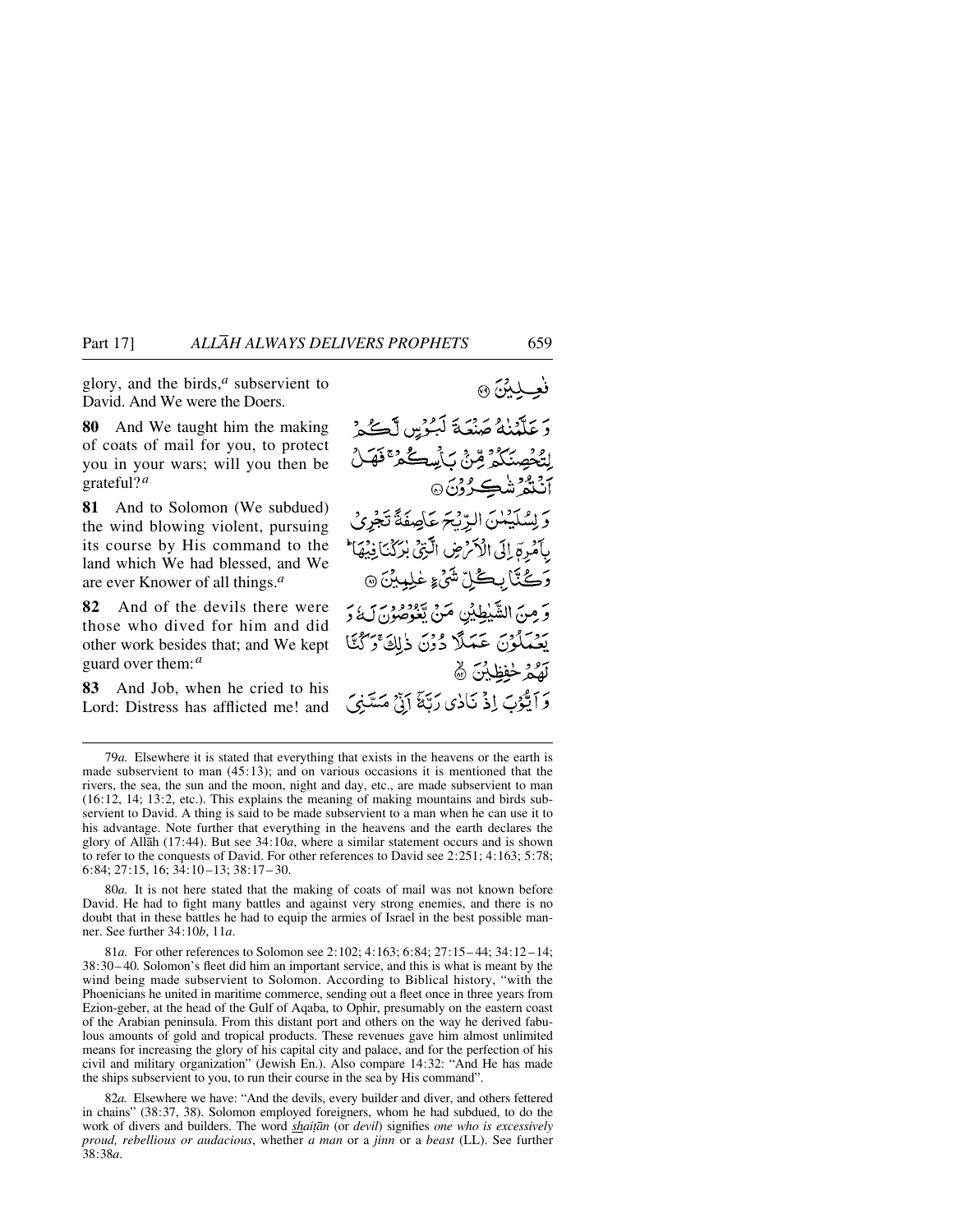Thou art the most Merciful of those who show mercy.

**84** So We responded to him and removed the distress he had, and We gave him his people and the like of them with them: a mercy from Us and a reminder to the worshippers.*<sup>a</sup>*

85 And Ishmael and Idris and Dhul-Kifl; all were of the patient ones;*<sup>a</sup>*

**86** And We admitted them to Our mercy; surely they were of the good ones.

**87** And Dhu-l-Nūn,<sup>*a*</sup> when he went away in wrath,*<sup>b</sup>* and he thought that We would not straiten him,*<sup>c</sup>* so he الضَّرّْ دَ إِنَّتَ أَيْرَ حَـدُ الرّْحِبِينَ﴾

فَاسْتَجَبْنَالَةُ فَكَشَفْنَا مَا لِهِ مِنْ ضُرٍّ وَّ اٰتَيۡنَٰكُمۡ آهَلَٰٓئُ وَمِثۡلَهُمۡ مَّعَهُمۡ ۚ *ڒڂ*ؘؠٮڠٞۺٙٚؿ؋ٮ۬ٛڕۥؘڹٲڔ؋ۣػڒؽڶۣڵڡ۬ۑۑڸؽۣ۞ وَ اِسْبُعِيْلَ وَإِذْ رِئِينَ وَ ذَاالْكِفْلُ كُلُّ مِّنَ الصَّبِرِيْنَ وُّ ر<br>وَادْخَلْنَهُمْ فِي ْرَحْمَتِنَا ۚ إِنَّهُ مِرْمِّنَ الصَّلِحِيْنَ ٢ وَ ذَاالثَّوْنِ إِذْ ذَّهَبَ مُغَاضِبًا فَظَنَّ أَنْ لَّنْ نَّقَيْلِ مَا عَلَيْهِ فَنَادِي فِي الظُّلُّلُتِ

85*a. Dhu-l-Kifl* literally means *one having a portion that would suffice* (R). The commentators differ in identifying him with one of the Biblical prophets, Zacharias, Elias, or Joshua (Rz). Rodwell states, on the authority of *Travels* of Niebuhr, that the Arabs call Ezekiel by the name of *Kifl*. The suggestion, therefore, that by Dhu-l-Kifl is meant the prophet Ezekiel, is more sound. This prophet is mentioned only once again, as here without any reference to his history, in  $38:48$ .

87*a. Dhu-l-N∂n* is another name for Jonah, the Arabic equivalent of the latter being *Yūnus*, by which name the prophet is mentioned in 6:86, 10:98, and 37:139. *Nūn* means *a big fish* (R), and *Dhu-l-N∂n* therefore means *lord of the fish*. In a very early revelation, Jonah is spoken of as the *companion of the fish* (68:48). Both these titles seem to be taken from the incident of the fish, for an explanation of which see 37:142*a*.

87*b.* Here we are told that Jonah went away in wrath, and evidently what is meant is that he was wroth with his people and left them for another place. A prophet's being angry with God is simply unimaginable. Moreover he is spoken of here as *going away*, while no man could think of going away from the presence of the Omnipresent. He was wroth with his people because of their stubbornness, says Rāzī. See also 37:140*a*.

87*c.* It is wrong to translate the words *lan naqdira 'alai-hi* as meaning *We had no*

<sup>84</sup>*a.* Job is again mentioned after Solomon in greater detail in the 38th chapter, vv. 41– 44. There also he is spoken of as being given *his people* (*ahl*) *and the like of them with them*. There, however, we have clear indications that the distress spoken of here relates to some journey which he undertook in connection with the mission with which he was entrusted. As a result of this journey he lost, or was separated from, his people. It seems that he had to flee to some place of safety, and he ultimately found not only his own people but others like them, i.e., he had other believers in him in his place of refuge. The story of Job as given in the Holy Qur'ån has, in fact, nothing in common with the lengthy book of Job in the Bible. It is really a prophetical statement relating to the Prophet's own Flight from Makkah to Madinah, where he met with not only his Makkan followers but also believers in Madinah in about the same number. See further 38:41*a*, 42*a*, 43*a*.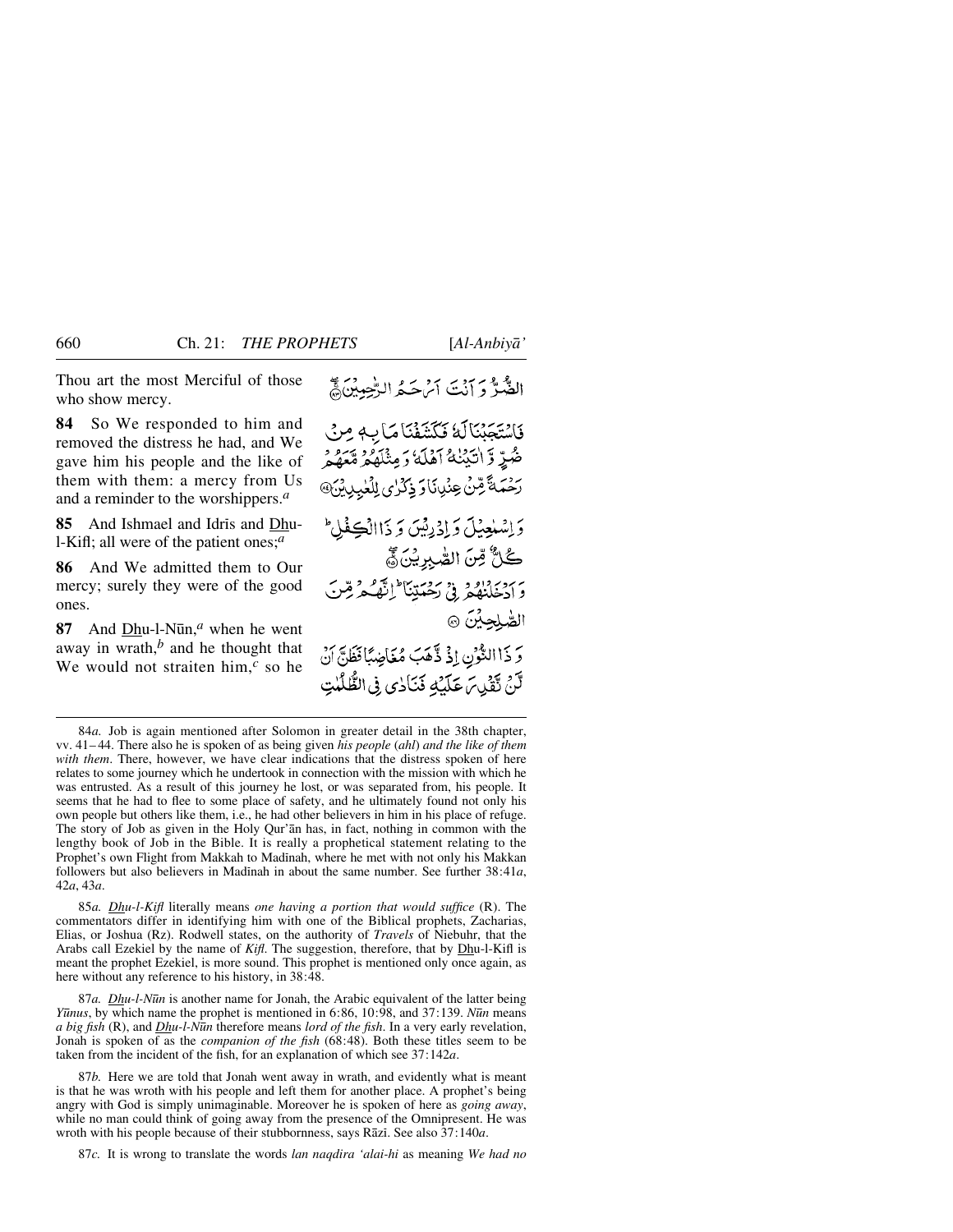called out among afflictions:*<sup>d</sup>* There is no God but Thou, glory be to Thee! Surely I am of the sufferers of loss.*<sup>e</sup>*

**88** So We responded to him and delivered him from grief. And thus do We deliver the believers.

**89** And Zacharias, when he cried to his Lord: My Lord, leave me not alone! and Thou art the Best of inheritors.*<sup>a</sup>*

**90** So We responded to him and gave him John and made his wife fit for him.*<sup>a</sup>* Surely they used to vie, one with another, in good deeds and called upon Us, hoping and fearing; and they were humble before Us.

**91** And she who guarded her chastity,*<sup>a</sup>* so We breathed into her of

آنَ لآرَالُهَ الْآلَانَ سَلَمْ حَنَكَ تَرَاتَىٰ كُنْتُ مِنَ الظَّلِمِيْنَ ﴾ فَأَسْتَجِبْنَاكَهُ لَا يَجْيَنْهُ مِنَ الْغَمِّ وَكَنَالِكَ نُفْجِى الْمُؤْمِنِيْنَ۞ دَ زَكَرِيّاً إِذْ نَاٰدِي رَبَّهُ رَبِّ لَاتَذَرْنِيّ فَرْدًا وَّ آَيْتَ خَيْرُ الْزِينِيْنَ ﴾ ۆلىتېتېناللا ئۆۋھېنالە يېخىلى ئ آصْلَحْنَاكَ مَرْدَحَهُ ۖ إِنَّهُمْ كَيَانُوْا يسْرِعُوْنَ فِي الْحَكِرْتِ وَ يَدْعُونَنَا مَ بِمَا وَّ رَهَبَا وَكَانُوْالَّنَا خَشِعِينَ @ وَالَّتِيِّ آَخْصَنَتْ فَرْجَهَا فَنَفَخْنَافِيُهَا

87d. Zulumāt al-bahr signifies *calamities* or *hardships of the sea* (LL); and difficulty is compared to *darkness* because of the inability of a man to find his way when in difficulty, as when in darkness.

87*e.* The word *zulm* primarily signifies *al naqs* (as meaning *the making to suffer loss or detriment*) (LL). In the Qur'ån (18:33), gardens are spoken of as *yielding their fruits* and *they failed not* (*lam tazlim*) in aught thereof, where *zulm* means simply *failure*. Originally *zulm* is "*putting a thing in a place not its own, putting it in a wrong place, misplacing it*, and it is by *exceeding* or by *falling short*" (R, T, LL). *Zalama* also means *he imposed upon him a thing that was above his power or ability* (LL), and in this sense the word is used sometimes in a good sense when a man imposes upon himself a heavy duty to please God. It is in this sense that Jonah is here spoken of as being of the *zalimin*, in the sense of *making himself suffer a loss* by going away from his original place, or of having failed in doing justice to the message with which he was entrusted, or in any of the other senses explained above. It should be borne in mind also that the word *zulm* may mean anything from the slightest falling off from one's duty to the greatest transgression.

89*a.* That is, One Who will remain after all have perished.

90*a.* By *fitness* is meant fitness to bear a child, because she was thought to be barren.

91*a.* Nothing is said about immaculate conception here. The *guarding of chastity* does not preclude the lawful union of husband and wife; for the meaning of *fur∂j*, see 23:5*a*.

*power over him*. "It cannot be from *al-qudrah* (meaning *power* or *ability*); for he who thinks this is an unbeliever". The meaning is, *And he thought that We would not straiten him* or *We would not decree against him* (LL). In the Qur'ån itself, the same word is used in the sense of straitening. See 13:26, where *wa yaqdiru* means *He straitens* (provision), and also 65:7, where *qudira* means *straitened*. Finding his people stubborn, he went away from them and was wroth with them and *thought*, or rather *knew* (*zanna*), that some way would be opened for him to bring people to guidance somewhere.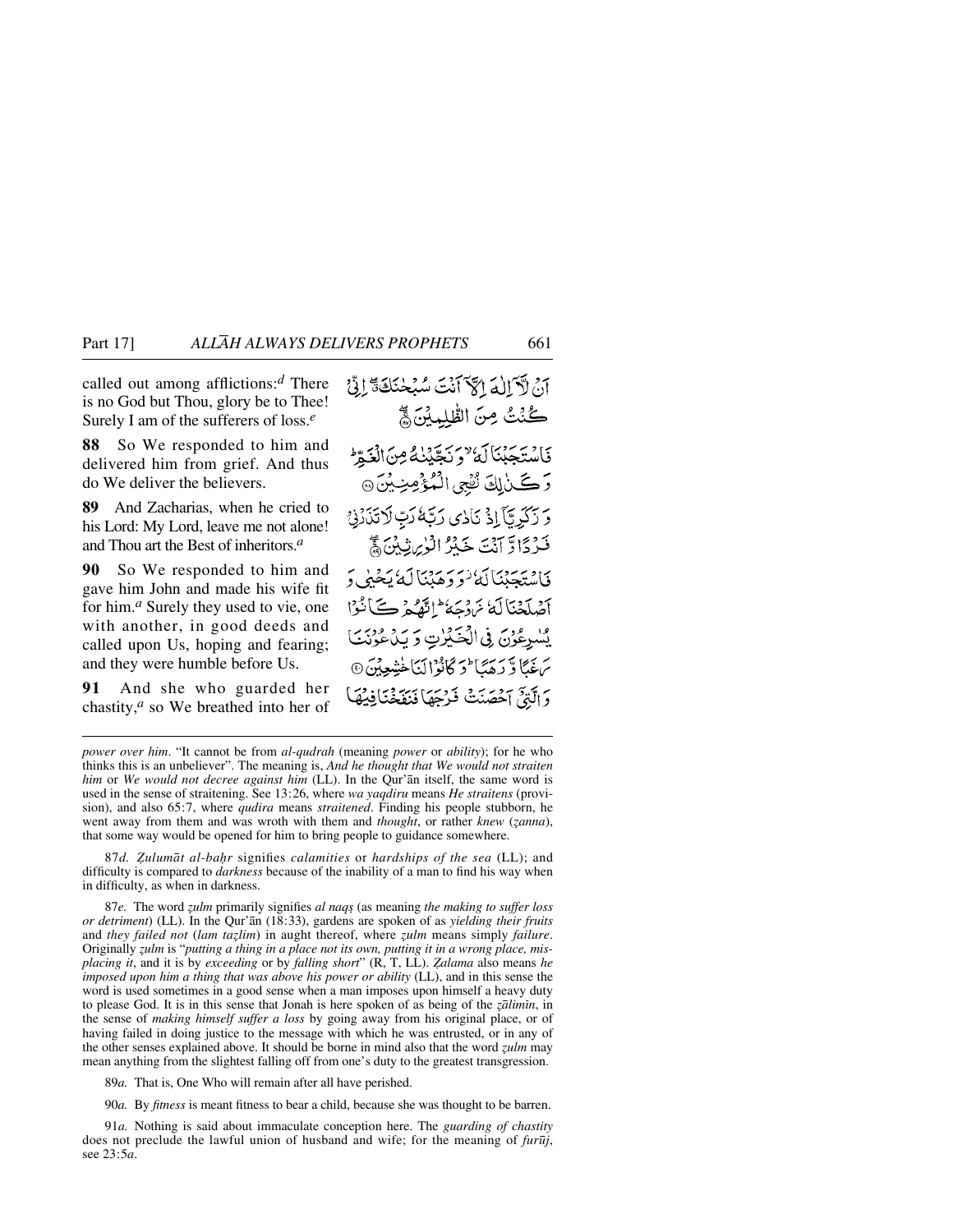Our inspiration, and made her and her son a sign for the nations.

**92** Surely this your community is a single community, and I am your Lord, so serve Me.*<sup>a</sup>*

**93** And they cut off their affair among them: to Us will all return.

# مِنْ شَّ دِّجِنَا دَ جَعَلْنِهَا دَ ابْنَهَا ابَةَ لِلْعُلَمِيْنَ ۞ إِنَّ هٰذِهَ أَمَّتْنَكُمُ أَمَّةً وَّإِحِدَاةً َّ وَّ أَنَاسَ تُڪُم**ُرُ نَ**أَعْبُدُونِ ۞ وَتَقَطَّعُوْٓا آمُيرَهُمْ دَيْنَهُمْ تَحْتَ إِلَيْنَا سُجِعُوْنَ ﴾

### SECTION 7: **The Righteous will inherit the Land**

**94** So whoever does good deeds and is a believer, there is no rejection of his effort, and We surely write (it) down for him.

**95** And it is forbidden to a town which We destroy: they shall not return.*<sup>a</sup>*

**96** Even*<sup>a</sup>* when Gog and Magog are let loose and they sally forth from every elevated place.*<sup>b</sup>*

فَعَدَ، تَعْبَدُ مِنَ الصّْلَحْتِ دَهُدَ مُؤْمِنٌ نَبَلا كُفْرَانَ لِسَّنْيِهِ ۚ وَإِنَّا لَهُ كَتِبُدُنَّ۞ وَحَرْمٌ عَلَى قَدْنَيَةِ آهُلَكُنْهَا ٱتَّهُدُهُ لا يَرْجِعُرْنَ ٢ حَتَّى إِذَا قُتِحَتْ يَأْجُرْمُ وَمَأْجُرْمُ وَ هُمْرِ مِّنْ كُلِّ حَدَبِ يَّنْسِلُوْنَ @

The verse reveals the great truth that those who are made to taste of death are not sent back into this world. A saying of the Holy Prophet is also reported according to which Jåbir, son of 'Abd Allåh, was informed by the Prophet that his father, 'Abd Allåh, who was slain in a battle with the enemies of Islåm, on being asked by the Almighty what he desired most, expressed a wish to go back into the world and be slain again in the cause of Truth, but received the reply that this could not be, for "the word has gone forth from Me that *they shall not return*" (IM. 24:15), where the concluding words are evidently the concluding words of this verse. Therefore both the Qur'an and the Hadith settle conclusively that no one who is dead returns to life in this world.

96*a.* The previous verse contains a prohibition against the return to life of those who are dead, or the rise of nations that are once destroyed. This one points out that even Gog and Magog, notwithstanding their predominance in the whole world, will follow the same law. For *hattā*, meaning *even*, see LL, who quotes *Mgh*.

96*b,* see next page.

<sup>92</sup>*a.* The basic principle of all religions taught by the prophets has been one and the same in all ages and all countries, that Allåh is the Lord of all and He alone must be served. Therefore all prophets are here declared to be one community; they all led people to virtue through service to God. But, as the next verse shows, their followers broke off this unity.

<sup>95</sup>*a.* By *qaryah*, i.e., *town*, here are meant *ahl qaryah*, i.e., the *people of a town*. The ordinary meaning of *√aråm* is *forbidden*, and the significance of the first part of the verse is that their returning to life is forbidden, the words *they shall not return* being explanatory. But some commentators, including I'Ab, have explained *√aråm* as meaning *wåjib* or *binding*, and a verse of the pre-Islamic days is also quoted in support of this (Rz).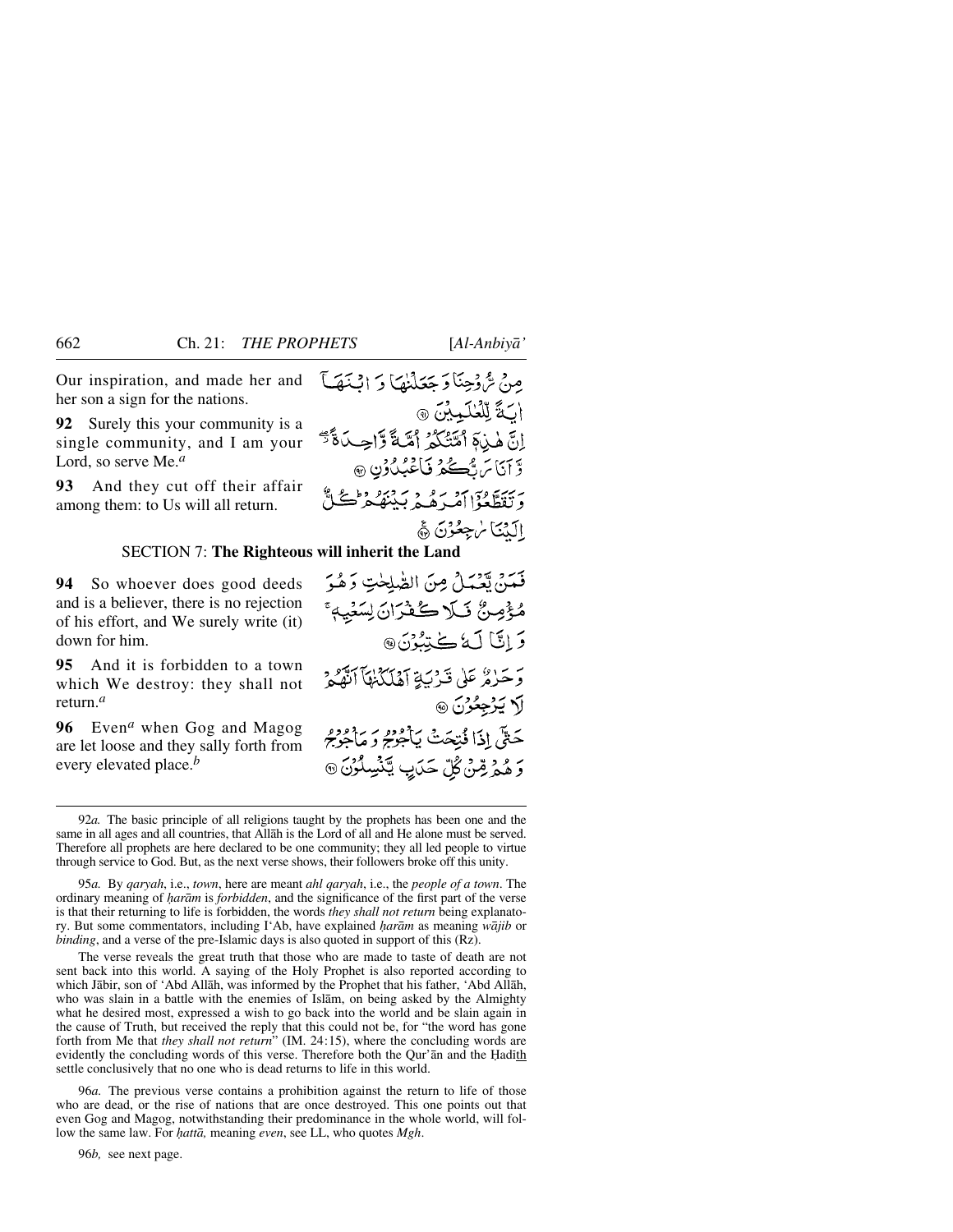**97** And the True Promise draws nigh, then lo! the eyes of those who disbelieve will be fixedly open: O woe to us! Surely we were heedless of this; nay, we were unjust.*<sup>a</sup>*

**98** Surely you and what you worship besides Allåh are fuel of hell; to it you will come.*<sup>a</sup>*

**99** Had these been gods, they would not have come to it. And all will abide therein.

**100** For them therein is groaning and therein they hear not.*<sup>a</sup>*

**101** Those for whom the good has already gone forth from Us, they will be kept far off from it *<sup>a</sup>*—

**102** They will not hear the faintest sound of it and they will abide in that which their souls desire.*<sup>a</sup>*

وَانْتَرَبَ الْرَعْدُ الْحَقَّ نَزَادَا هِيَ شَاخِصَةُ آبِصَائِرِ الَّذِيْنَ كَفَرُوْا يْدَيْنَنَا تَىْدَكْتَافْيْ غَفْلَةٍ مِّنْ هٰذَا بَـلْ كُتَّا ظُلِمَيْنَ ۞ إِيَّ لَهُمْ بَرَ مَا نَعْبُدُونَ مِنْ دُوْنِ اللَّهِ ئەس جەچمەتكە ئەنگەلگا ۈردۇن @ لَوْكَانَ هَؤُلَاءِ الصَةَ مَّادَرُوْدُمَا رَكَلٌّ فِيهَا خَلِدُوْنَ ۞ آوُمْ فِيهَا رَفِيْزُ وَهُمْ فِيهَا لَا يَسْبَعُوْنَ۞ إِنَّ الَّذِينَ سَبَقَتْ لَهُمْ مِّنَّا الْحُسْنَى وي تحقيقاً مُبْعَدًا وَنَ ۞ لَا تَشْتَعُوْنَ حَسَنْتَهَا ۚ وَ هُـُـجْ فِيَ مَااشْتَهَتْ ٱنْفُسُّهُمْ خَٰذِلٌ ذَنَّ

98*a.* Compare 18:100: "And We shall bring forth hell, exposed to view, on that day before the disbelievers"; see 18:100*a*.

100*a.* Those who turn a deaf ear to the Truth here shall be raised deaf in the life after death, and therefore they do not hear.

101*a.* This verse totally refutes the false idea that even the righteous will first go to hell. They will not even hear its faintest sound, as the next verse states.

102*a.* It is the bliss of communion with the Divine Being which the souls of the righteous long for, so it is that bliss in which they shall live in the Hereafter.

<sup>96</sup>*b.* For Gog and Magog, see 18:94*a*, 96*a*, where this verse has also been explained in connection with the crumbling of the barrier which was made to withhold the depredations of Gog and Magog. The words *they sally forth from every elevated place* mean that they will take possession of every point of vantage and convenience, so as to dominate the whole world. The same idea is expressed in the Hadith in different words, for which see 18:98*a*.

<sup>97</sup>*a.* The *True Promise* that draws nigh with the domination of Gog and Magog is the promise of the ultimate triumph of Truth: "He it is Who has sent His Messenger with guidance and the Religion of Truth that He may make it prevail over all religions" (9:33). This is also referred to in 18:99, after speaking of the great conflict of Gog and Magog, in the words *then We shall gather them all together*; see 18:99*a*. Thus the time when Gog and Magog overcome the whole world is also the time when Truth will gain ground and prevail over the whole earth. Materialism would first spread over the whole world, but would prove a failure. Then would spiritual Truth shine and people would feel that they had not only been heedless to it, but even unjust in trying to suppress it.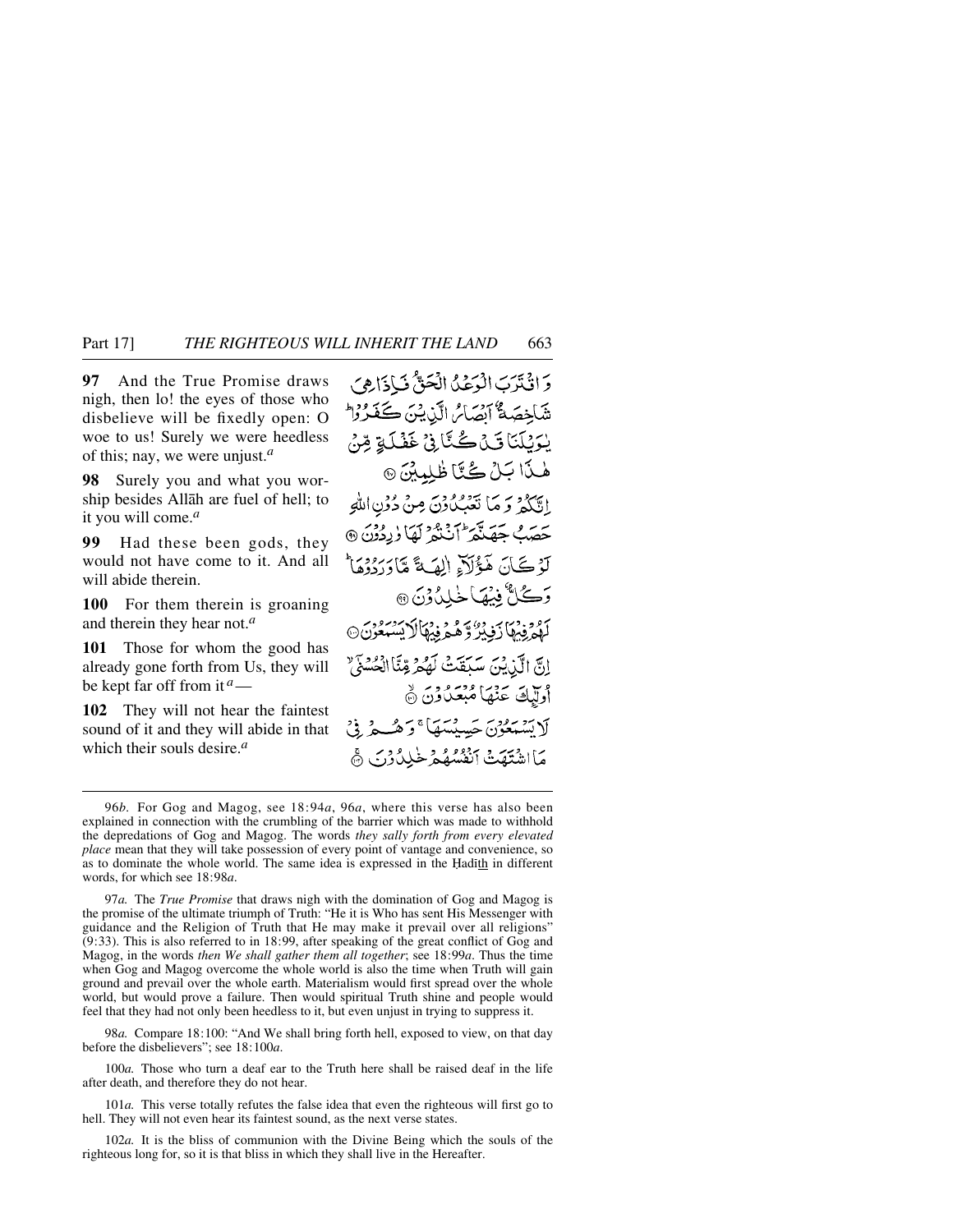**103** The great Terror will not grieve them, and the angels will meet them: This is your day which you were promised.

**104** The day when We roll up heaven like the rolling up of the scroll of writings. As We began the first creation, We shall reproduce it. A promise (binding) on Us. We shall bring it about.*<sup>a</sup>*

**105** And certainly We wrote in the Book after the reminder that My righteous servants will inherit the land.*<sup>a</sup>*

**106** Surely in this is a message for a people who serve (Us).

**107** And We have not sent thee but as a mercy to the nations.*<sup>a</sup>*

بَحْزُنُهُمُ الْغَيْرَةُ الْآَكَ بَدَّ رِيَتَلَقَّهُمُّ الْمَلْيَكَةُ كَلْمَا يَؤْمُكُمُّ الَّذِي ڪُنُنگُرُ تُوۡعَـٰدُوۡنَ ۞ روير نظوى السَّمَاءَ كَطِيِّ السِّجِلِّ لِلْكُتُبُ لَكُمَا يَكَأْنَآ آوَّلَ خَبَلْنِ نَّعِيَدُةَ وَعَدًا عَلَيْنَا 'إِنَّا َيُّا فَعِلِيْنَ@ دَ كَفَدْنَا ڪَنَدْنِيَا فِي الدِّنْدِيْرِينِ مِنْ بِعَسْدِيلِ الذِّكِّرِ آنَّ الْأَرْضَ يَرِنُّهَاْعِبَادِيَ الصُّلِحُرْنَ @ إِنَّ فِي هٰذَا لَبَلْغَالِّقَوَّ وِغِيدِيْنَ ﴾ وبرآ ابن إناه الأدبية والملهان @

104*a.* Several statements are made in this verse. The first is the *rolling up of the heaven* like a written scroll. This means that the old order will be swept away altogether, just as when a writing is finished, it is rolled up. This no doubt happened in Arabia at the appearance of the Holy Prophet. The old order was entirely gone and a new civilization had taken its place. The thoroughness of the transformation, in all fields of human activity, as brought about by the Prophet, is a fact now universally admitted. But then follows the statement: *As We began the first creation, We shall reproduce it*. The sweeping away of the old order no doubt meant that a new order would be created. This is the *first creation* referred to here — the bringing about of a new order at the Prophet's appearance. And then we are told, that the new order will be reproduced again. This reproduction is in reference to what has been stated in the first part of the section — that Gog and Magog will dominate the whole world, and thus they would overcome even Islåm. The spiritual resuscitation to which Islåm gave rise would thus receive a set-back by the predominance of a material outlook of the world through the prevalence of Gog and Magog, but this set-back, we are here told, would be only temporary, and a spiritual awakening like the first spiritual awakening would then be brought about in the whole world. This statement is followed by the words: *A Promise binding on Us*. The promise of the ultimate triumph of Truth in the whole world is of frequent occurrence in the Holy Qur'ån in earlier as well as in later revelation, and the temporary set-back indicated here is also frequently mentioned, and on one occasion at least it is made fully clear that it will be a set-back extending over a thousand years (32:5); see 32:5*a*.

105*a.* The Qur'ån had repeatedly warned the disbelievers that Islåm would be made triumphant in the land, and the righteous servants who were made to suffer persecution would one day be masters of the land. The words also contain a prophecy of the possession of the Holy Land by the Muslims, which was fulfilled in the caliphate of 'Umar. Compare Ps. 37:29. But as already noted, it is of the whole world that the Qur'ån is speaking and we are here told that Truth will ultimately triumph in the whole world, which would thus be inherited by the righteous. This is made clear in v. 107.

107*a.* While the words no doubt contain a reference to the merciful dealing with the